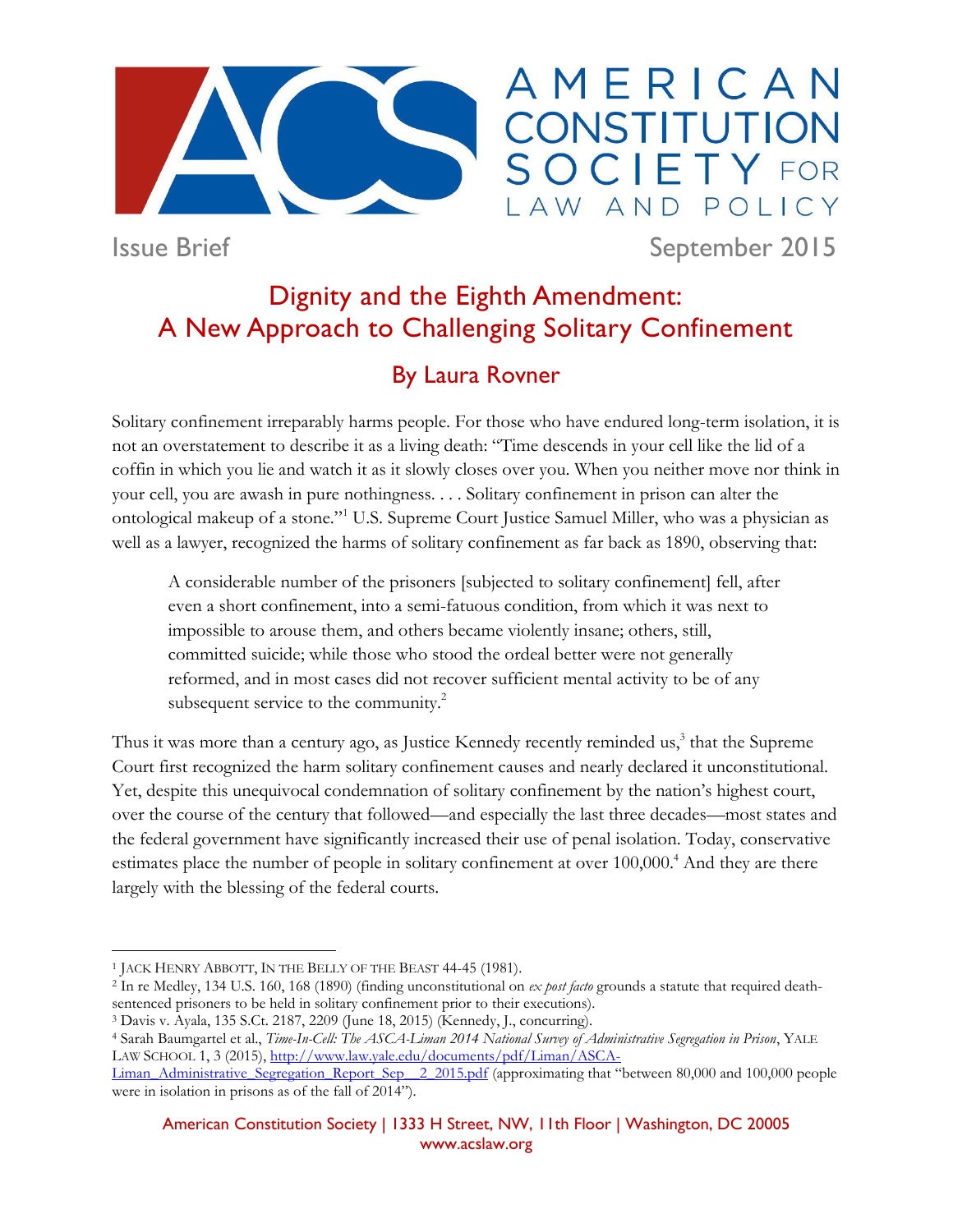While the Eighth Amendment's prohibition against cruel and unusual punishment appears to provide mechanisms to challenge the use of long-term solitary confinement, the way the federal courts have interpreted the amendment in the past two decades has rendered judicial review virtually meaningless, resulting in an unprecedented number of people being held in conditions of extreme solitary confinement. Part I of this Issue Brief examines the nature of solitary confinement and how it developed in the U.S. Part II discusses (in broad outlines) the current jurisprudence of Eighth Amendment solitary confinement litigation. Finally, Part III offers some reasons for optimism going forward and one promising path to achieving meaningful reforms through constitutional challenges to the practice.

#### I. Solitary Confinement: What It Is and How We Got Here

While there is some variation among prisons, the conditions in solitary confinement (also referred to as administrative segregation, special housing units (SHUs), disciplinary segregation, control units, penal isolation, and restrictive housing) typically share a common set of features.<sup>5</sup> Prisoners spend twenty-two to twenty-four hours each day alone in their cells, which are about the size of a Chevy Suburban. They sleep on concrete slabs with a thin piece of foam on top. The cell has a concrete or metal shelf that can be used as a desk, and another piece of concrete in front of it that functions as a stool. Cell doors are typically solid metal with metal strips along the bottom that help prevent communication with prisoners in other cells. Some cells have a small narrow window; others do not have access to any natural light.

For whatever period of time a prisoner is held in solitary confinement, virtually every aspect of his life occurs in his eighty square foot cell. A prisoner in segregation eats all of his meals there, within arm's reach of his toilet. He is usually denied many services and programs provided to nonsegregated prisoners, such as educational classes, job training, drug treatment, work, or other kinds of rehabilitative or religious programming. To the extent that a person in solitary receives any programming, it is typically provided in-cell through written materials or via a television screen, though some people in solitary are prohibited from having televisions, radios, art supplies, and even reading materials. For the one hour per day (on average) that prisoners in solitary are permitted to leave their cells, they are taken to a small, kennel-like cage to exercise, and even the time there is spent alone.<sup>6</sup> Access to family visits and phone calls is limited; any visits that do occur take place through thick glass and over phones. And prisoners in solitary confinement typically are not permitted any human touch, except when the correctional officers shackle them to escort them from location to location.

<sup>5</sup> *See* Peter Scharff Smith, *The Effects of Solitary Confinement on Prison Inmates: A Brief History and Review of the Literature*, 34 CRIME & JUST. 441, 448 (2006).

<sup>6</sup> Sometimes these exercise periods are not even outside. *See e.g.,* Anderson v. Colo. Dept. of Corrections, 887 F. Supp. 2d 1133, 1137-38 (D. Colo. 2012).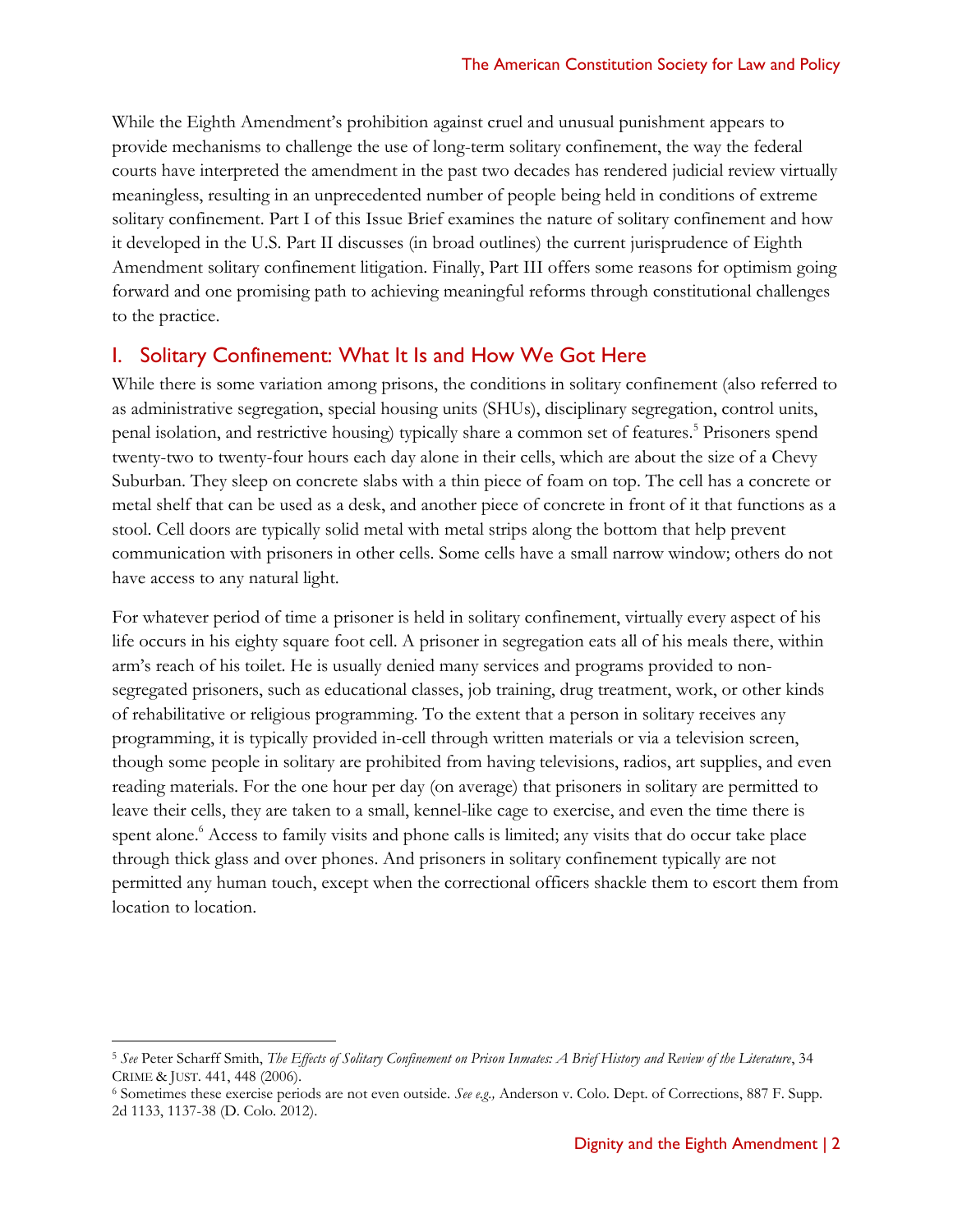The U.N. Special Rapporteur on Torture has deemed these conditions torture, if a person is forced to endure them for more than fifteen days.<sup>7</sup> Yet, many prisoners in the U.S. are held in segregation for years or even decades.

The U.S. has experimented with solitary confinement for nearly two centuries. Eastern State Penitentiary, built in Philadelphia by the Quakers in 1829, was the nation's first supermax prison.<sup>8</sup> The men who served their sentences there spent years in isolation, on the theory that solitary

"the only option in the minds of many correctional administrators was to isolate prisoners from one another—as completely as possible for as long as possible."

confinement would not only punish them, it would also rehabilitate them by providing an opportunity to seek forgiveness from God. The belief was that isolation would bring penitence; thus the prison gave rise to the term "penitentiary." But, according to Charles Dickens, who visited there in 1842, instead of becoming penitent and rehabilitated, the men housed at Eastern State were, "dead to everything but torturing anxieties and despair."<sup>9</sup> He further observed, "[t]he system here, is rigid, strict and hopeless solitary confinement. I believe it . . . to be cruel and wrong . . . I hold this slow and

daily tampering with the mysteries of the brain to be immeasurably worse than any torture of the body."<sup>10</sup>

From a rehabilitation perspective, the Eastern State experiment with solitary confinement was a failure, and "the Pennsylvania System" (as it became known) was abandoned by 1913. While this could—and should—have led to solitary confinement's demise, a trifecta of events instead helped produce a resurgence in its use. First, the 1980s witnessed a shift in correctional philosophy away from rehabilitation and toward a theory of "incapacitate and punish."<sup>11</sup> Driven by a belief that "nothing works" to rehabilitate people in prison,<sup>12</sup> correctional systems dramatically reduced or eliminated treatment programs. Second, changes in sentencing, probation, and parole policy during

 $\overline{a}$ 

[http://ylsqtss.law.yale.edu:8080/qtmedia/events10/LimanPanel1\\_030410\\_s.mov.](http://ylsqtss.law.yale.edu:8080/qtmedia/events10/LimanPanel1_030410_s.mov)

<sup>7</sup> Special Rapporteur of the Human Rights Council on Torture and Other Cruel, Inhuman or Degrading Treatment or Punishment, *The Istanbul Statement on the Use and Effects of Solitary Confinement*, U.N. DOC. A/63/175, annex (Dec. 9, 2007); *see also* Statement of Juan Mendez, U.N. Special Rapporteur on Torture to the General Assembly's Third Committee, *In Third Committee, Special Rapporteur on Torture Calls on States to Seriously Reconsider Whether Death Penalty Amounts to Cruel, Inhuman Treatment,* GAOR (Oct. 18, 2011), [http://www.un.org/press/en/2012/gashc4046.doc.htm.](http://www.un.org/press/en/2012/gashc4046.doc.htm)

<sup>8</sup> Technological advances allow current supermax conditions to achieve an unprecedented level of isolation. When surveillance and, in some places, visits and therapy occur remotely via video screen, prisoners may literally not see another person for days on end. Some commentators liken this level of confinement to Michel Foucault's conception of total control over others because it so thoroughly separates prisoners from the outside world and so severely constrains them. *See generally*, Laura Matter, *Hey, I Think We're Unconstitutionally Alone Now: The Eighth Amendment Protects Social Interaction As A Basic Human Need*, 14 J. GENDER RACE & JUST. 265, 284-85 (2010).

<sup>9</sup> Keramet Ann Reiter, *The Most Restrictive Alternative: A Litigation History of Solitary Confinement, in U.S. Prisons*, *in* STUDIES IN LAW, POLITICS, AND SOCIETY 71, 72 (Austin Sarat ed., 2012).

<sup>10</sup> *Id*.

<sup>11</sup> Dr. Craig Haney, The Hardening of Prison Conditions, Lecture at the Thirteenth Annual Liman Colloquium, YALE LAW SCHOOL (Mar. 4, 2010), *available at*

<sup>12</sup> *See* Robert Martinson, *What Works? Questions and Answers About Prison Reform,* 35 THE PUBLIC INTEREST 22 (1974).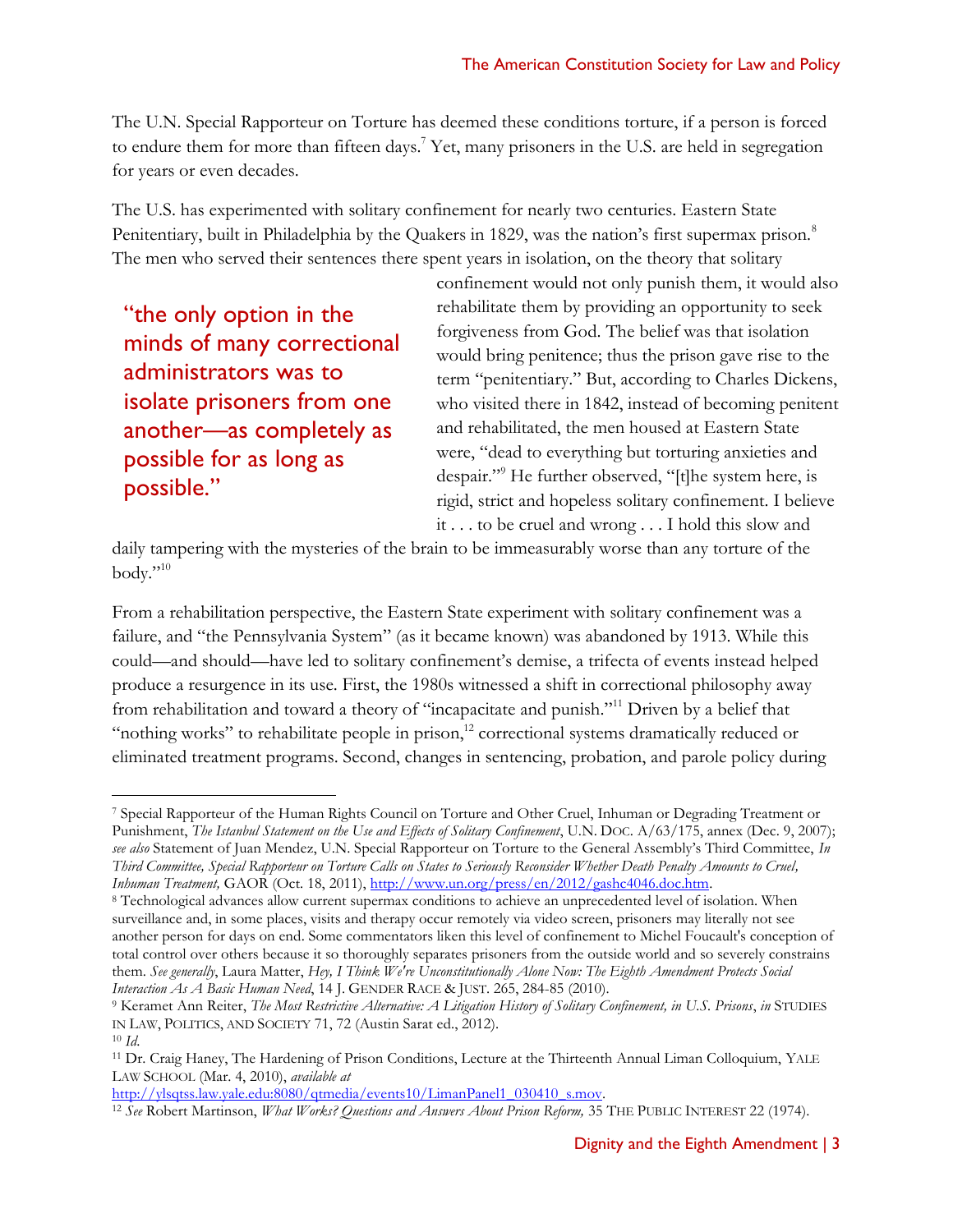this period caused incarceration rates across the country to rise dramatically.<sup>13</sup> Finally, the deinstitutionalization movement and closure of many state mental health facilities resulted in the influx of thousands of people with mental illness into communities that lacked the necessary services and supports, ultimately leading to many mentally ill individuals being incarcerated in jails and prisons.<sup>14</sup>

These events, in the aggregate, produced extraordinary overcrowding in the nation's prisons,<sup>15</sup> and with it, unsurprisingly, an increase in prison violence. Efforts to curb this violence coupled with the shift in correctional philosophy away from rehabilitation and toward incapacitation led to unprecedented growth in the number of supermax cells in the late 1980s and early 1990s. Believing that "criminals were harder"<sup>16</sup> and could not be rehabilitated, the only option in the minds of many correctional administrators was to isolate prisoners from one another—as completely as possible for as long as possible.<sup>17</sup>

During this period, the federal courts also were undergoing a shift in philosophy. While, in the late 1960s courts began to abandon the longstanding "hands off" doctrine<sup>18</sup> that had effectively precluded judicial review of virtually all prison conditions, this shift was short-lived. In the ensuing decades, the Supreme Court—particularly during the Rehnquist era—while not returning entirely to the hands off doctrine, has significantly scaled back judicial scrutiny of prison conditions by developing standards of deference to constrain the lower courts.<sup>19</sup> As a result, federal courts often give correctional officials considerable (sometimes complete) deference "defining the legitimate goals of a corrections system and for determining the most appropriate means to accomplish them." $20$ 

<sup>13</sup> *See, e.g.,* SHARON SHALEV, SUPERMAX: CONTROLLING RISK THROUGH SOLITARY CONFINEMENT 28-29 (2009). <sup>14</sup> *Id*.

<sup>15</sup> *See* Brown v. Plata, 131 S.Ct. 1910 (2011).

<sup>&</sup>lt;sup>16</sup> See generally Roy D. King, *The Rise and Rise of Supermax: An American Solution in Search of a Problem, 1 PUNISHMENT &* SOC'Y 163 (1999).

<sup>&</sup>lt;sup>17</sup> One commentator describes this evolution of the proliferation of supermax confinement incisively: "Seemingly powerless to combat the rampant violence and pervasive idleness that often accompanies incarceration, the warehouse prison-type operates without the pretense that it does anything other than store and recycle offenders." James E. Robertson, *The Rehnquist Court and the "Turnerization" of Prisoners' Rights*, 10 N.Y. CITY L. REV. 97, 125 (2006).

<sup>&</sup>lt;sup>18</sup> Prior to the prison reform movement that began in the 1960s, the predominant view of the federal courts was that prisoners had no legal right to humane conditions of confinement that could be judicially enforced. Consequently, they maintained a "hands-off" approach to prison cases, often citing concerns about separation of powers, federalism, and lack of judicial expertise in prison management. *See* MALCOLM FEELEY & EDWARD RUBIN, JUDICIAL POLICY MAKING AND THE MODERN STATE: HOW COURTS REFORMED AMERICA'S PRISONS 30-31 (1998); LYNN S. BRANHAM, THE LAW OF SENTENCING, CORRECTIONS, AND PRISONERS' RIGHTS 335-36 (6th ed. 2002).

<sup>19</sup> In *Bell v. Wolfish,* which is widely regarded as the first clear signal of the end of the reform movement, Justice Rehnquist observed that although the Court had acknowledged in prior cases that prisoners have rights, "our cases have also insisted on a second proposition: simply because prison inmates retain certain constitutional rights does not mean that these rights are not subject to restrictions and limitations." 441 U.S. 520, 545 (1979).

<sup>20</sup> Overton v. Bazzetta, 539 U.S. 126, 132 (2003).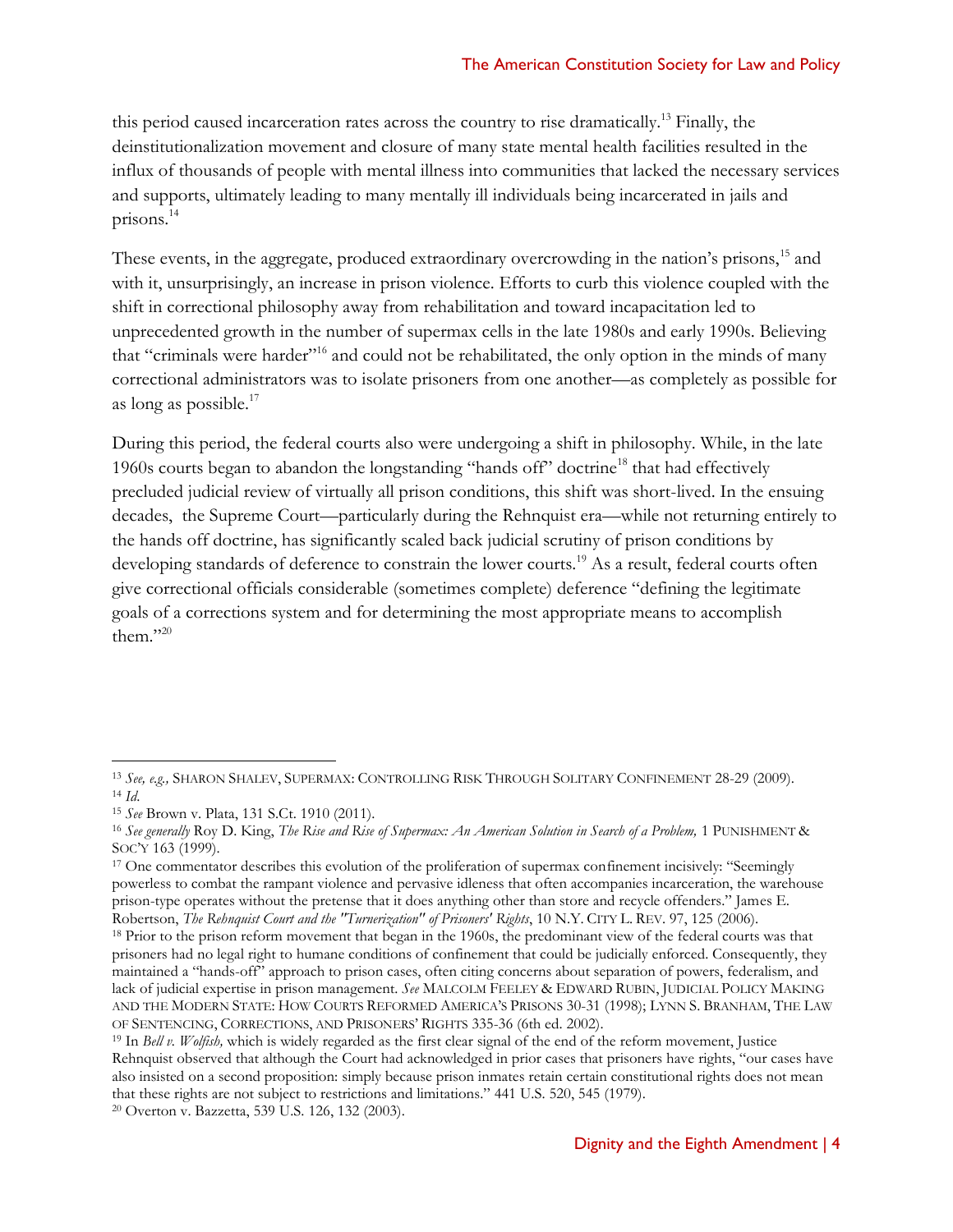## II. Eighth Amendment Challenges to Solitary Confinement

Generally, constitutional challenges to solitary confinement have been grounded in the Eighth Amendment's prohibition against cruel and unusual punishment.<sup>21</sup> The Eighth Amendment prohibits the infliction of "cruel and unusual punishments."<sup>22</sup> In determining whether a particular form of punishment is cruel and unusual, the Supreme Court interprets the Amendment "in a flexible and dynamic manner."<sup>23</sup> This means that "[n]o static 'test' can exist by which courts determine whether conditions of confinement are cruel and unusual, for the Eighth Amendment 'must draw its meaning from the evolving standards of decency that mark the progress of a maturing society.""<sup>24</sup>

To prevail on an Eighth Amendment conditions-of-confinement claim, a prisoner must satisfy a two-prong test with objective and subjective components.<sup>25</sup> The objective prong requires the prisoner to demonstrate that the challenged condition is sufficiently serious to merit review, either because it deprives him of a "basic human need" or because the condition presents a "substantial risk of serious harm."<sup>26</sup> The subjective prong requires a showing that prison officials acted with "deliberate indifference" in imposing or maintaining the condition despite knowing about the harm or risk of harm.<sup>27</sup>

With respect to the objective prong, people who have brought Eighth Amendment challenges to long-term isolation have asserted that solitary confinement deprives them of several basic human needs, including normal human contact and social interaction, environmental and sensory stimulation, mental and physical health, exercise, sleep, nutrition, meaningful activity, and safety.<sup>28</sup> They also assert that these deprivations cause them serious physical and psychological harm and that they are at substantial risk of future harm if the isolation continues.<sup>29</sup>

Most federal courts to consider whether the use of long-term solitary confinement violates the Eighth Amendment have held that it does not, except in situations where the person is a juvenile or has a pre-existing mental illness. Those exceptions are grounded in the idea that youth and mental

 $\overline{a}$ 

<sup>25</sup> Wilson v. Seiter, 501 U.S. 294, 299-304 (1991).

<sup>&</sup>lt;sup>21</sup> The use of long-term solitary confinement also implicates the due process clauses of the Fifth and Fourteenth Amendments, which prohibit the government from depriving a person of life, liberty, or property without due process of law. Unlike the Eighth Amendment, which is the primary focus of this Issue Brief, rather than prohibiting harsh or atypical prison conditions, due process safeguards are intended to ensure that people are not caused to suffer deprivations in error or without reason.

<sup>22</sup> U.S. CONST. amend. VIII.

<sup>23</sup> Gregg v. Georgia, 428 U.S. 153, 171 (1976).

<sup>24</sup> Rhodes v. Chapman, 452 U.S. 337, 346 (1981) (quoting Trop v. Dulles, 356 U.S. 86, 101 (1958)).

<sup>26</sup> Farmer v. Brennan, 511 U.S. 825 (1994); Helling v. McKinney, 509 U.S. 25 (1993).

<sup>27</sup> *Farmer*, 511 U.S. at 836-38.

<sup>28</sup> Ashker v. Brown, 2014 U.S. Dist. LEXIS 75347 (N.D. Cal. June 2, 2014); *see also* Silverstein v. Fed. Bureau of Prisons, 559 Fed. App'x 739 (10th Cir. 2014), Madrid v. Gomez, 889 F.Supp. 1146 (N.D. Cal. 1995), *rev'd and remanded*, 150 F.3d 1010 (9th Cir. 1998); Ruiz v. Johnson, 37 F.Supp. 2d 855 (S.D. Tex. 1999). Arguably, all of these human needs could be viewed as elements or subcategories of the basic human need for safety. Importantly, the Supreme Court has held that to prove the objective prong of an Eighth Amendment violation, a prisoner must demonstrate the "deprivation of a single, identifiable human need." "[O]verall conditions," the Court held, are too "amorphous" to constitute an Eighth Amendment violation. Wilson v. Seiter, 501 U.S. 294, 304-05 (1991).

<sup>29</sup> *Helling*, 509 U.S. at 33.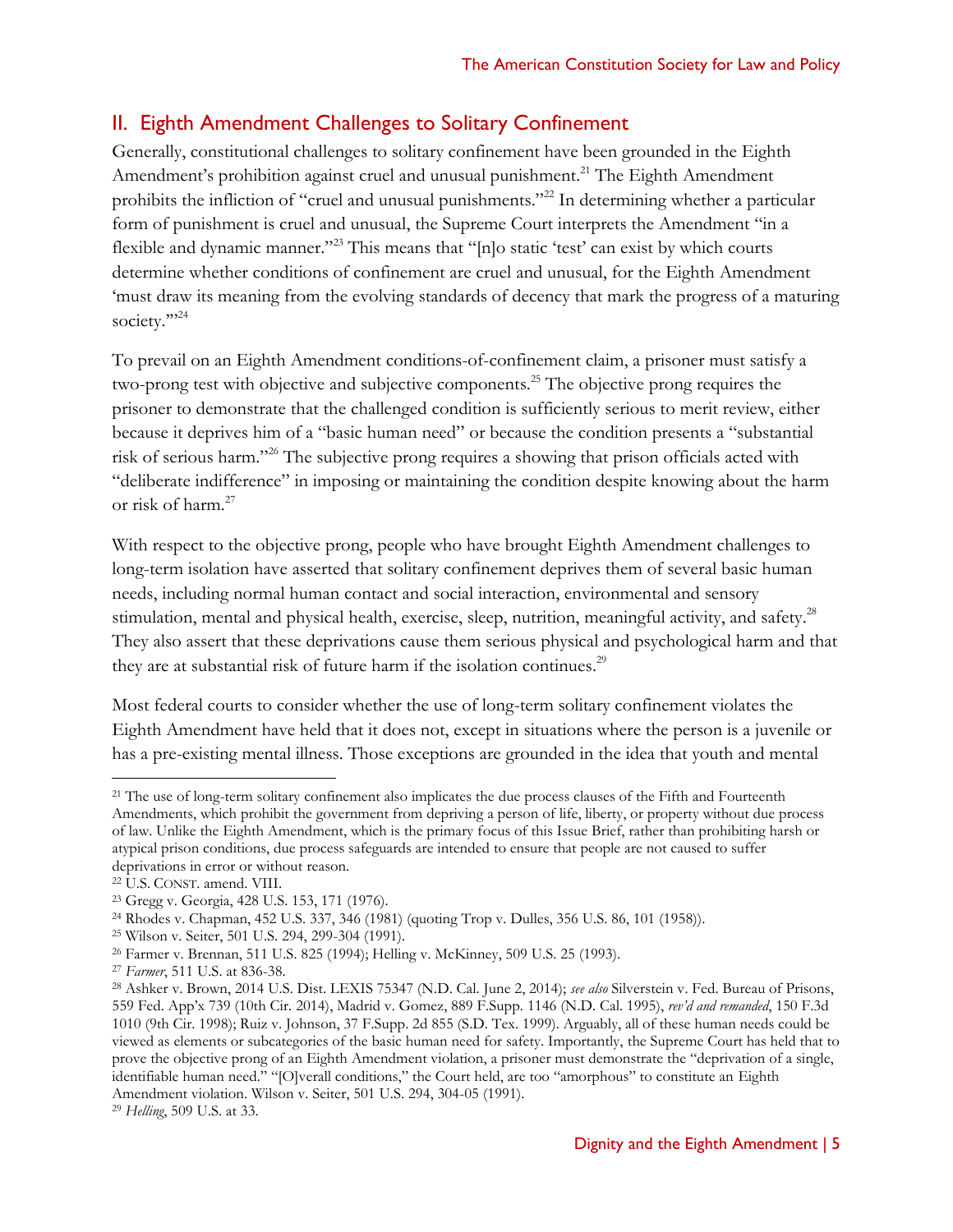illness make people more vulnerable to the harmful effects of isolation. For example, in the leading case, *Madrid v. Gomez*, a federal district court likened the placement of persons with mental illness in solitary confinement to "putting an asthmatic in a place with little air to breathe."<sup>30</sup> For that reason, the court held that confining people with mental illness in supermax conditions could not "be squared with evolving standards of humanity or decency" because the risk of exacerbating their mental illness was so grave—"so shocking and indecent—[that it] simply has no place in civilized society."<sup>31</sup>

Yet, the court also held that confining people who were *not* mentally ill in identical conditions was *not* a violation of the Eighth Amendment. The court explained that "while the conditions in the SHU may press the outer bounds of what most humans can psychologically tolerate, the record does not satisfactorily demonstrate that there is a sufficiently high risk to all inmates of incurring a serious mental illness from exposure to conditions in the SHU to find that the conditions constitute a *per se* deprivation of a basic necessity of life."<sup>32</sup>

The *Madrid* case was decided in 1995, but other courts have largely adopted its distinction between prisoners with mental illnesses and those without when considering Eighth Amendment claims about solitary confinement.<sup>33</sup> One of the most striking examples of this is *Silverstein v. Federal Bureau of Prisons*, in which the U.S. Court of Appeals for the Tenth Circuit held that Thomas Silverstein's *thirty-year* confinement in extreme isolation did not constitute cruel and unusual punishment.<sup>34</sup> This case brings into sharp focus the way Eighth Amendment conditions-of-confinement jurisprudence has evolved, particularly with respect to solitary confinement.

Despite recognizing that the conditions in which prison officials confined Silverstein were the most isolating in the entire federal prison system and that his three decades of solitary confinement was unprecedented, the Tenth Circuit nevertheless held that his conditions did not violate the Eighth Amendment. The court based most of the rationale for its holding on security concerns—Silverstein was convicted of three murders while in custody, including the murder of a correctional officer in 1983. Although thirty-one years had passed since the murders, and Silverstein had maintained a violence-free record ever since (and was in his sixties), the court nevertheless deferred completely to prison officials, who claimed that no lessening of Silverstein's isolation was possible without threatening institutional safety. Indeed, the court's deference to prison officials was so absolute that it denied Silverstein a trial in which the court could have considered evidence that there were ways to ease his isolation without jeopardizing security. The beginning and end of the court's inquiry into

<sup>30</sup> *Madrid*, 889 F.Supp. at 1265.

<sup>31</sup> *Id.* at 1266.

<sup>32</sup> *Id.* at 1267.

<sup>33</sup> *See, e.g.,* Jones-El v. Berge, 164 F. Supp. 2d 1096 (W.D. Wis. 2001) (placing seriously mentally ill prisoners in Wisconsin supermax violates the Eighth Amendment); Austin v. Wilkinson, No. 4:01-CV-071, Doc. 134 at \*27 (N.D. Ohio Nov. 21, 2001) (order granting preliminary injunction) (noting that the defendants offered little opposition to a preliminary injunction prohibiting the placement of seriously mentally ill prisoners at the Ohio supermax); *Ruiz*, 37 F. Supp. 2d at 915 (finding that prison conditions can pose too great a threat to the psychological health of mentally ill inmates, violating the Eighth Amendment).

<sup>34</sup> *Silverstein*, 559 Fed. App'x. at 739. I teach in the Civil Rights Clinic at the University of Denver College of Law, which was counsel to Silverstein in this case.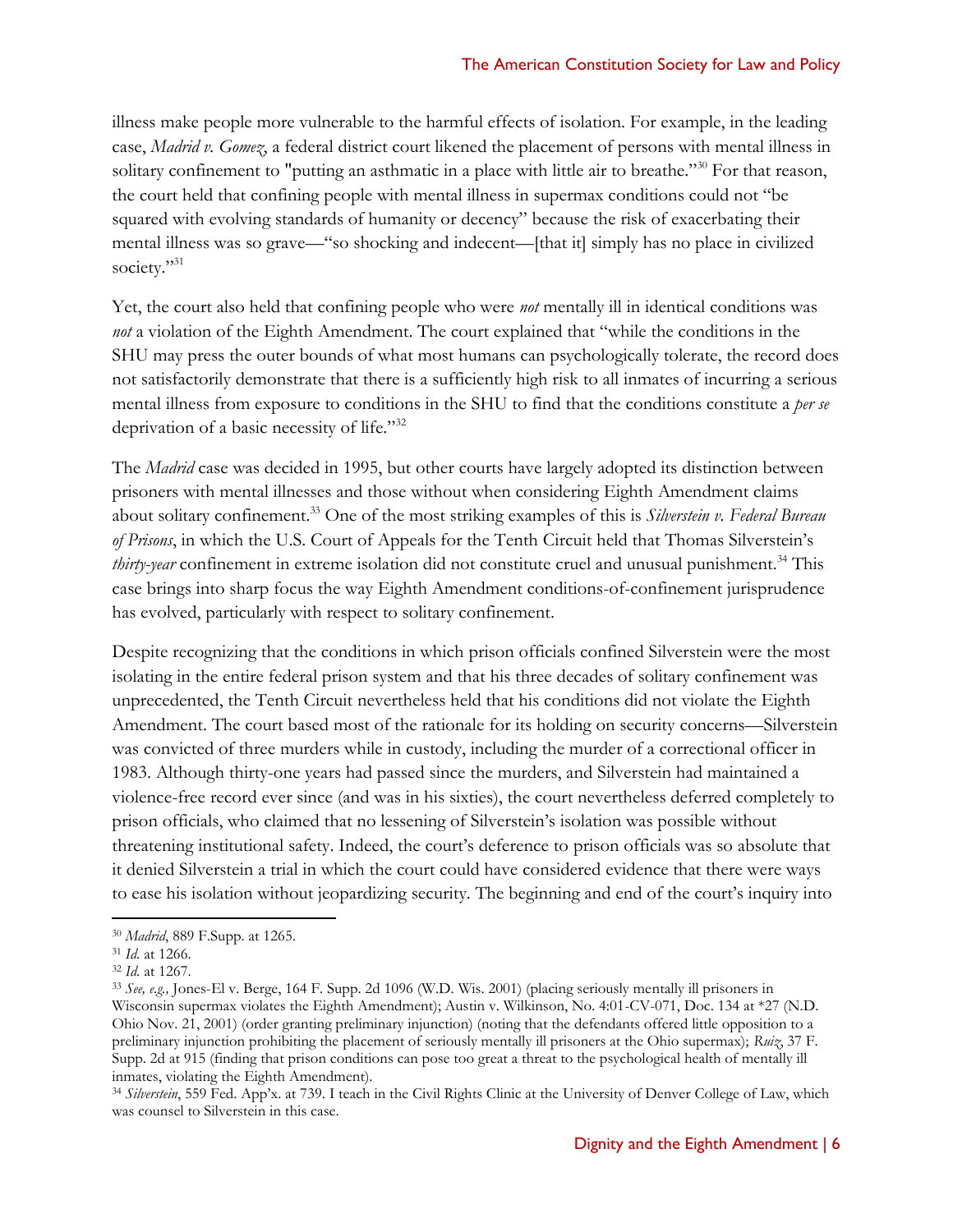the prison official's asserted penological interests can be summed up by its statement that "the opinion of a prison administrator on how to maintain internal security carries great weight and the courts should not substitute their judgment for that of officials."<sup>35</sup>

For those who take seriously the idea that the Eighth Amendment imposes moral limits on what the state may do to people as punishment,<sup>36</sup> the Tenth Circuit's approach to analyzing security issues is troubling for two reasons. First, the Eighth Amendment's two-pronged test does not expressly contemplate the role of the prison's penological interest.<sup>37</sup> While the prison's reason for putting someone in solitary is obviously relevant to the question of whether doing so is cruel and unusual,

"prison authorities may not 'ignore a condition of confinement that is sure or very likely to cause serious illness and needless suffering the next week or month or year.'"

the lack of a coherent doctrinal structure has resulted in courts varying considerably in their analysis of whether, how, and how much they consider an asserted penological interest in determining whether the Eighth Amendment has been violated.

Second, there is a separate issue about how much deference courts should give to that asserted interest. While the Supreme Court has held that other constitutional rights are less strong in prison

because they must give way to legitimate penological interests,<sup>38</sup> the Court has affirmed that those limits do not apply to claims of cruel and unusual punishment because "[t]he whole point of the amendment is to protect persons convicted of crimes."<sup>39</sup> Accordingly, the Court has held that affording "deference to the findings of state prison officials in the context of the [E]ighth [A]mendment would reduce that provision to a nullity in precisely the context where it is most necessary."<sup>40</sup>

Despite this, the *Silverstein* court—and other courts that have considered the constitutionality of solitary confinement under the Eighth Amendment—have heavily weighted prison administrators' asserted penological interest and have given enormous deference to the judgments of prison staff, going so far as to profoundly minimize or ignore evidence that conflicts with those judgments. The

<sup>35</sup> *Id*. at 754 (quoting Whitley v. Albers, 475 U.S. 312, 321–22 (1986)).

<sup>36</sup> *See* Furman v. Georgia, 408 U.S. 238, 382 (1972) (Burger, C.J., dissenting) ("The standard of extreme cruelty is not merely descriptive, but necessarily embodies a moral judgment.").

<sup>37</sup> For a more in-depth discussion of this issue, *see* Brittany Glidden, *Necessary Suffering?: Weighing Government and Prisoner Interests in Determining What is Cruel and Unusual*, 50 AM. CRIM. L. REV. 1815 (Fall 2012).

<sup>38</sup> Other constitutional rights—for example, First Amendment rights to free expression, association, and exercise of religion; due process; equal protection, etc.—are limited by the very deferential, rational basis test established by the Supreme Court in *Turner v. Safley*, 482 U.S. 78, 89-92 (1987).

<sup>39</sup> Johnson v. California, 543 U.S. 499, 511 (2005) ("[T]he integrity of the criminal justice system depends on full compliance with the Eighth Amendment") (quoting Spain v. Procunier, 600 F.2d 189, 193-94 (9th Cir. 1979)). <sup>40</sup> *Id.*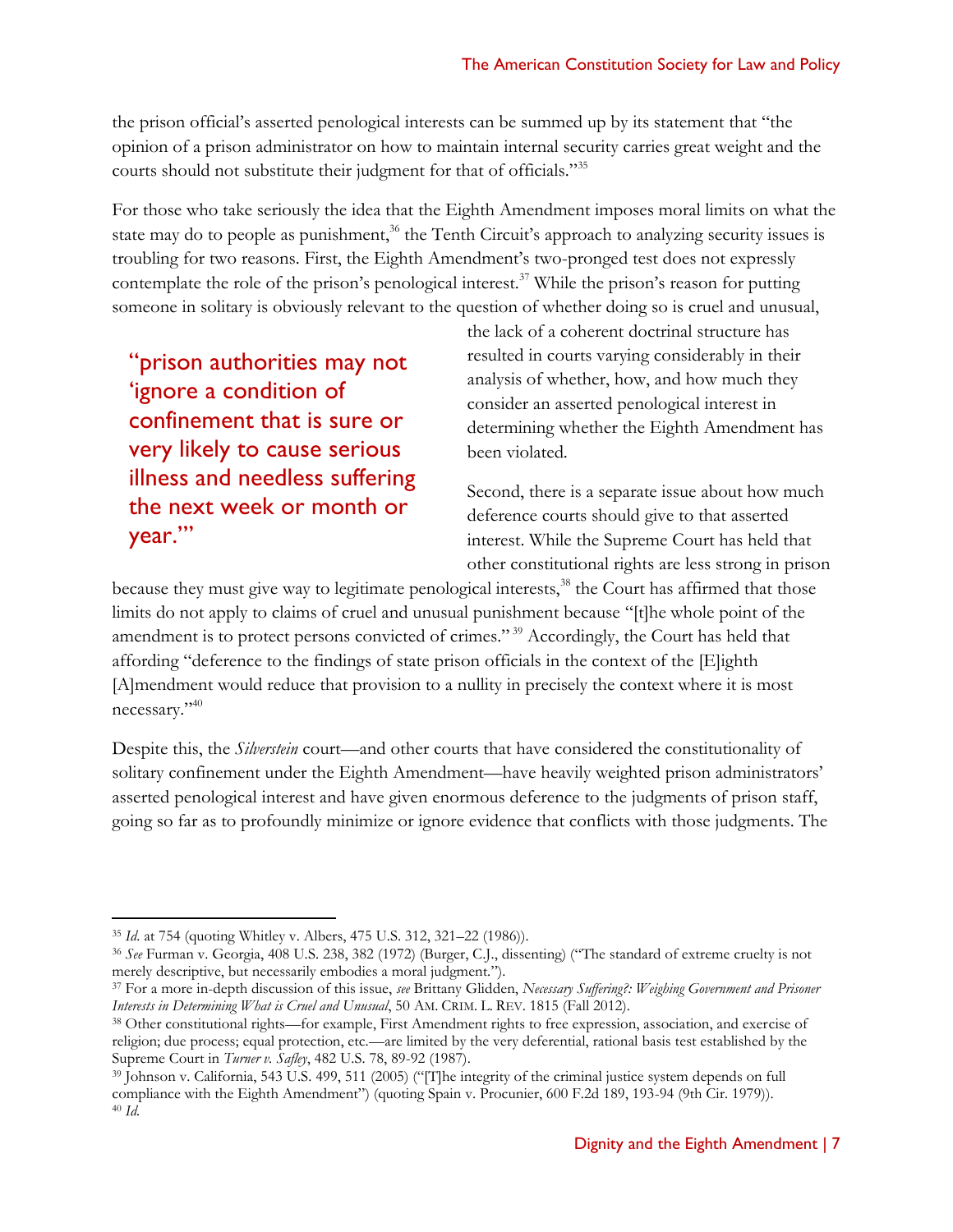result has not only produced judicial decisions sanctioning the use of prolonged or indefinite solitary confinement, it has also perverted Eighth Amendment jurisprudence more broadly.<sup>41</sup>

In addition to the deference the *Silverstein* court gave to the prison's asserted penological interest, the court also relied on the fact that Silverstein had not been diagnosed with a serious mental illness prior to his thirty years in isolation. Further, the court found that the mental health issues he developed during his time in solitary—including an anxiety disorder, cognitive impairment, hopelessness, inability to concentrate, memory loss, and depression—were "minor mental health symptoms" and therefore his thirty years of isolation was not "sufficiently serious so as to 'deprive him of the minimal civilized measure of life's necessities."<sup>12</sup>

Not only did the Tenth Circuit disregard the harm Silverstein had already suffered, it also disregarded the risk of harm that indefinite solitary confinement posed to Silverstein in the future. In *Helling v. McKinney*, the Supreme Court expressly recognized the "risk of harm" formulation of the objective prong, holding that "[t]he Amendment . . . requires that inmates be furnished with the basic human needs, one of which is 'reasonable safety.' . . . [A] remedy for unsafe conditions need not await a tragic event."<sup>43</sup> In *Helling*, the plaintiff asserted that his exposure to tobacco smoke from other prisoners subjected him to cruel and unusual punishment. In rejecting the state's argument that the Eighth Amendment is not violated absent a showing of current harm, the Court emphasized that prison authorities may not "ignore a condition of confinement that is sure or very likely to cause serious illness and needless suffering the next week or month or year."<sup>44</sup> The Court went on to explain:

[T]he Eighth Amendment requires more than a scientific and statistical inquiry into the seriousness of the potential harm and the likelihood that such injury to health will actually be caused. . . . It also requires a court to assess whether society considers the risk that the prisoner complains of to be so grave that it violates contemporary standards of decency to expose anyone unwillingly to such a risk. In other words, the prisoner must show that the risk of which he complains is not one that today's society chooses to tolerate.<sup>45</sup>

One of the reasons the Tenth Circuit held that indefinite solitary confinement did not pose a constitutionally significant risk of harm to Silverstein in the future was its determination that in conditions of confinement cases where a plaintiff asserts a future risk of mental harm, "[t]he *actual extent* of any . . . psychological injury is pertinent in proving a substantial risk of serious harm."<sup>46</sup>

 $\overline{a}$ <sup>41</sup> An especially troubling basis for this deference is sometimes found in courts' invocation of separation of powers principles. In such cases, courts contend that prison administration is uniquely the province of the executive branch and that separation-of-powers concerns counsel judicial restraint. While this argument is not without merit, taken too far it represents abdication of the judicial role. *See, e.g., Plata*, 131 S.Ct. at 1928-29 ("courts may not allow constitutional violations to continue simply because a remedy would involve intrusion into the realm of prison administration"). <sup>42</sup> *Silverstein*, 559 Fed. App'x. at 758.

<sup>43</sup> *Helling*, 509 U.S. at 33-34.

<sup>44</sup> *Id*.

<sup>45</sup> *Id*. at 36.

<sup>46</sup> *Silverstein*, 559 Fed. App'x. at 754 (quoting Benefield v. McDowall, 241 F.3d 1267, 1272 (10th Cir. 2001).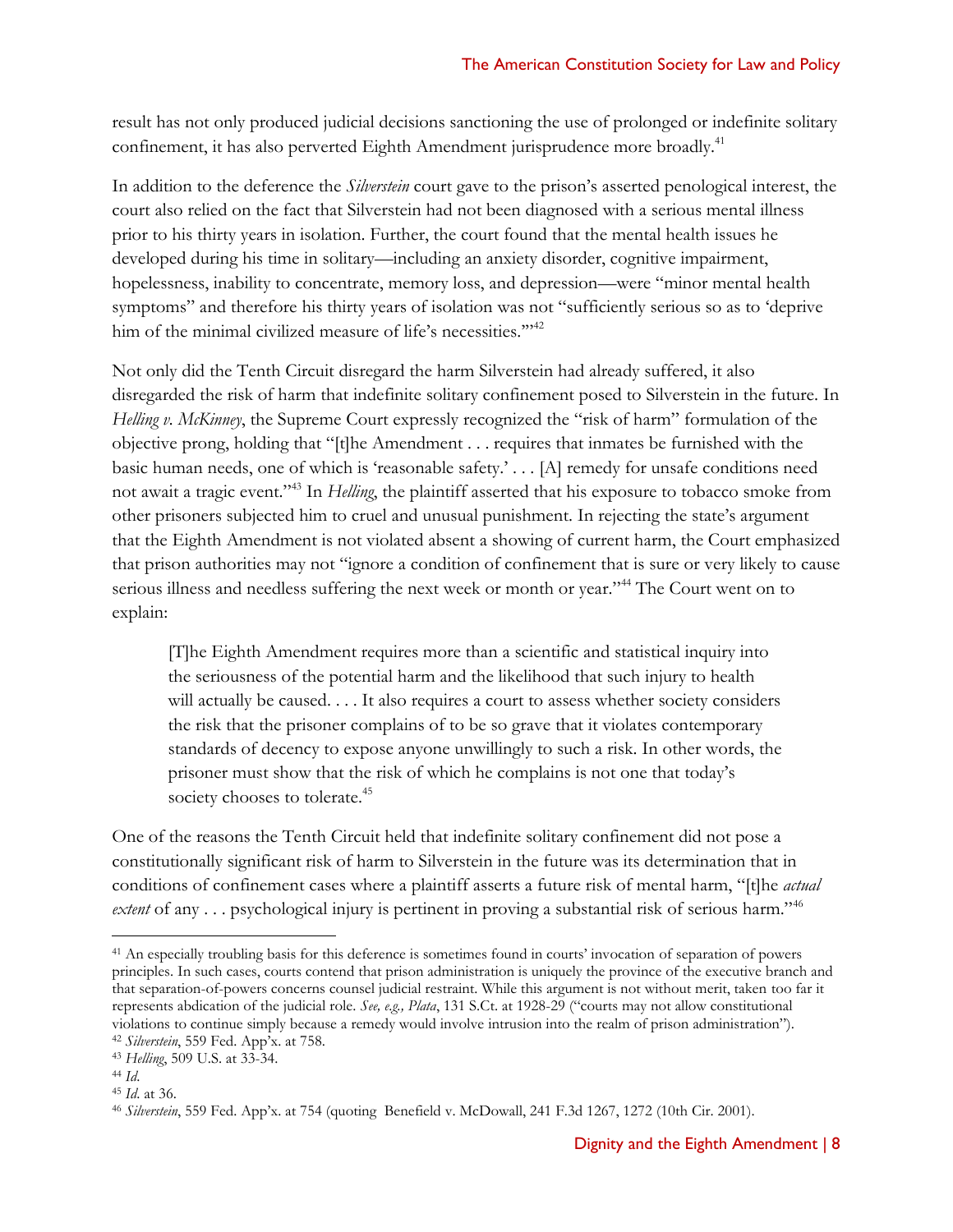Aside from the fact that a requirement of current harm as a precondition for asserting a risk of future harm appears nowhere in *Helling* or its progeny, the Tenth Circuit's formulation of the "risk of harm" element situates the determination of whether a condition is "sufficiently serious" in the character of the prisoner-plaintiff rather than the nature of the conditions themselves.

<span id="page-8-1"></span><span id="page-8-0"></span>Framing the inquiry in this way also allowed the *Silverstein* court to disregard substantial evidence of the negative psychological effects of isolated prison confinement. <sup>47</sup> That evidence includes studies documenting a recurring cluster of harms suffered by people in long-term isolation, including "ruminations or intrusive thoughts, an oversensitivity to external stimuli, irrational anger and irritability, difficulties with attention and often with memory" as well as "a constellation of symptoms indicative of mood or emotional disorders . . . emotional flatness or losing the ability to feel, swings in emotional responding, and feelings of depression or sadness that did not go away."<sup>48</sup> Finally, "sizable minorities . . . report symptoms that are typically only associated with more extreme forms of psychopathology—hallucinations, perceptual distortions, and thoughts of suicide."<sup>49</sup> Over and over again, there are reports of people who have spent long periods in solitary suffering the same symptoms of harm—so much so that researchers refer to this cluster as "SHU syndrome."<sup>50</sup> Harvard psychiatrist Dr. Stuart Grassian published research in 1983 (the year Silverstein was put in solitary) documenting brain function abnormalities of people held in isolation.<sup>51</sup> Studies from all over the world detail the "psychologically precarious state of persons confined under penal isolation, [including] the pain and suffering that isolated prisoners endure."<sup>52</sup> Further, "[t]he data that establish these harmful effects have been collected in studies conducted over a period of several decades, by researchers from several different continents who had diverse academic backgrounds and a wide range of professional expertise."<sup>53</sup>

Despite this overwhelming body of evidence, the Tenth Circuit found that there was no triable issue of fact as to whether Silverstein faced a substantial risk of future harm as he entered his fourth decade of indefinite and extreme isolation—isolation that continues to this day. Moreover, the court's approach to its analysis shifted the inquiry away from the core constitutional question of whether such confinement is inconsistent with the "evolving standards of decency that mark the progress of a maturing society."<sup>54</sup> As Silverstein's extreme case demonstrates, the Tenth Circuit's

<sup>47</sup> Haney Aff., Attach. 2 at 7, Silverstein v. Fed. Bureau of Prisons, 2011 WL 4552540 (D. Colo. 2011) *aff'd*, 559 Fed. App'x. 739 (10th Cir. 2014), *available at* [http://solitarywatch.com/wp-content/uploads/2011/05/declaration-of-dr-craig](http://solitarywatch.com/wp-content/uploads/2011/05/declaration-of-dr-craig-haney-in-silverstein-case.pdf)[haney-in-silverstein-case.pdf.](http://solitarywatch.com/wp-content/uploads/2011/05/declaration-of-dr-craig-haney-in-silverstein-case.pdf)

<sup>48</sup> *Id*. at 12; *see also* Craig Haney, *Mental Health Issues in Long-Term Solitary and 'Supermax' Confinement*, 49 CRIME & DELINQ. 124, 134-41 (2003), *available at* <http://www.supermaxed.com/NewSupermaxMaterials/Haney-MentalHealthIssues.pdf> (detailing the findings of Dr. Haney's study of California's Pelican Bay supermax prison, including the prevalence of psychopathological symptoms of isolation).

<sup>49</sup> Haney Aff., Attach. 2, *supra* note [47](#page-8-0) at 7; *see also* Haney, *supra* note [48,](#page-8-1) at 134-41.

<sup>50</sup> *See e.g.,* Stuart Grassian, *The SHU Syndrome: Psychopathological Effects of Solitary Confinement*, AM. J. OF PSYCHIATRY 1450-54 (1983).

 $51$  *Id.* 

<sup>52</sup> Haney Aff., Attach. 2*, supra* note [47](#page-8-0)*,* at 3.

<sup>53</sup> *Id.* at 7.

<sup>54</sup> *Trop*, 356 U.S. at 100-01.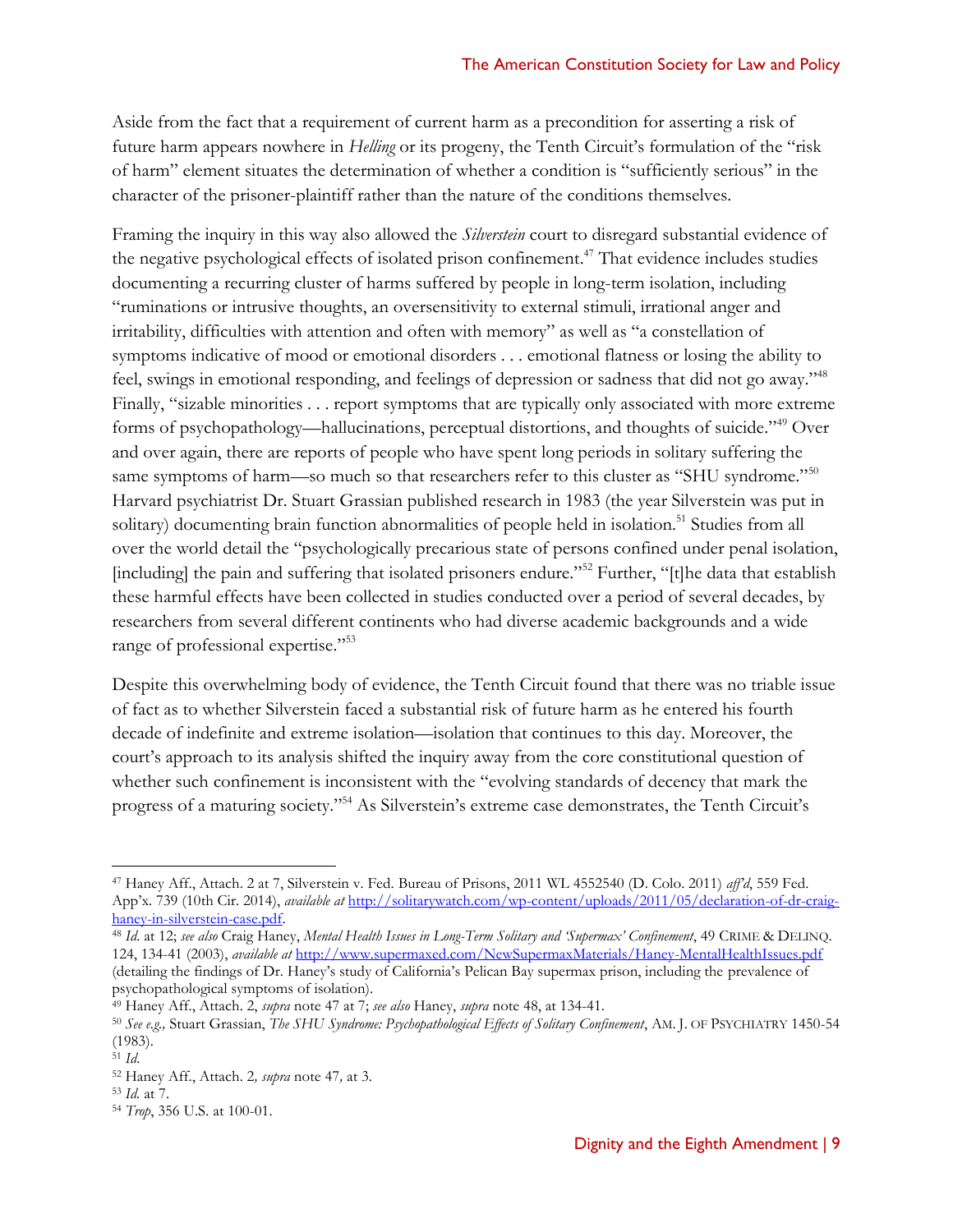approach would make it difficult for any prisoner-plaintiff to prevail in an Eighth Amendment challenge to his solitary confinement.

## III. A Way Forward

 $\overline{a}$ 

To date, the Constitution—as interpreted by the federal courts—has not functioned as a robust check on the use of solitary confinement, but there may be reason for cautious optimism. As with the confluence of events that produced a massive expansion in the use of supermax confinement starting in the early 1980s, the U.S. is now on the cusp of another convergence of factors that may swing the pendulum in the opposite direction.

First, we appear to be approaching a societal consensus that solitary confinement causes people harm and pain. The overwhelming and ever-growing body of psychological and medical evidence documents what we know intuitively—that human beings need social interaction and meaningful activity, and they suffer without it.<sup>55</sup> Indeed, this borders on common sense; it is why solitary confinement is a regular feature of torture regimes. Additionally, neuroscience research has increasingly demonstrated that the harmful effects of solitary confinement appear not only in the reports of those who are forced to endure it, but also in brain imagery and testing, which reveal that changes can occur in the brain after even (comparatively) brief periods of solitary confinement.<sup>56</sup> In short, "we now know that prolonged social deprivation has the capacity to literally change who we are, physically as well as mentally."<sup>57</sup>

<span id="page-9-0"></span>In light of this, a broad array of medical and mental health organizations, human rights groups, religious entities, and even correctional administrators have denounced the use of long-term isolation and called for its elimination or reduction.<sup>58</sup> And those who have the most expertise about the harm of long-term isolation—the people who are confined there—have raised public

[https://s3.amazonaws.com/static.nicic.gov/Library/012475.pdf.](https://s3.amazonaws.com/static.nicic.gov/Library/012475.pdf)

<sup>55</sup> It is therefore unsurprising that there are increased rates of suicide and self-harm among prisoners held in prolonged isolation. In one study of California's prison system, researchers found that 2% of the prison population is housed in isolation, but accounted for 42% of all prison suicides from 2006 to 2010. *Striking Against Solitude*, WASH. POST, Aug. 4, 2013 at A18. This finding was replicated in a study published in the *American Journal of Public Health* in 2012, in which the correctional psychiatrist Fatos Kaba and colleagues analyzed about 244,699 jail admissions New York City between 2010 and 2013, and found that although 7.3% of prisoners admitted during this period were consigned to solitary, accounting for 53.3% of acts of self-harm and 45% of potentially fatal acts of self-harm. Similarly, a 1995 study of federal prisoners found that 63% of suicides occurred among people in solitary. THE DEPARTMENT OF JUSTICE, PRISON SUICIDE: AN OVERVIEW AND GUIDE TO PREVENTION 55 (1995), *available at*

<sup>56</sup>*See e.g.,* Stephanie Pappas, *Mystery of How Social Isolation Messes with Brain Solved*, LIVE SCIENCE (Sept. 13, 2012, 2:10 PM), *available at* [http://www.livescience.com/23169-social-isolation-changes-brain.html;](http://www.livescience.com/23169-social-isolation-changes-brain.html) Rita Hari & Milamaaria V. Kujala, *Brain Basis of Human Social Interaction: From Concepts to Brain Imaging*, 89 PHYSIOLOGICAL REV. 453, 454 (2009); Roy F. Baumeister & Mark R. Leary, *The Need to Belong: Desire for Interpersonal Attachment as a Fundamental Human Motivation*, 117 PSYCHOL. BULL. 497, 497 (1995); Nadia Ramlagan, *Solitary Confinement Fundamentally Alters the Brain, Scientists Say*, ADVANCING SCI., SERVING SOC'Y (Feb. 15, 2014), [http://www.aaas.org/news/solitary-confinement-fundamentally](http://www.aaas.org/news/solitary-confinement-fundamentally-alters-brain-scientists-say)[alters-brain-scientists-say.](http://www.aaas.org/news/solitary-confinement-fundamentally-alters-brain-scientists-say)

<sup>57</sup> Dr. Craig Haney, Testimony before the California Senate and Assembly Committee on Public Safety, Hearing on CDCR's New Policies on Inmate Segregation: The Promise and Imperative of Real Reform (Feb. 11, 2014) at 6 [hereinafter CDCR Testimony].

<sup>58</sup> For example, the American Psychiatric Association, Physicians for Human Rights, the National Alliance for the Mentally Ill, the National Religious Campaign Against Torture, and Pope Francis have all condemned the use of solitary confinement.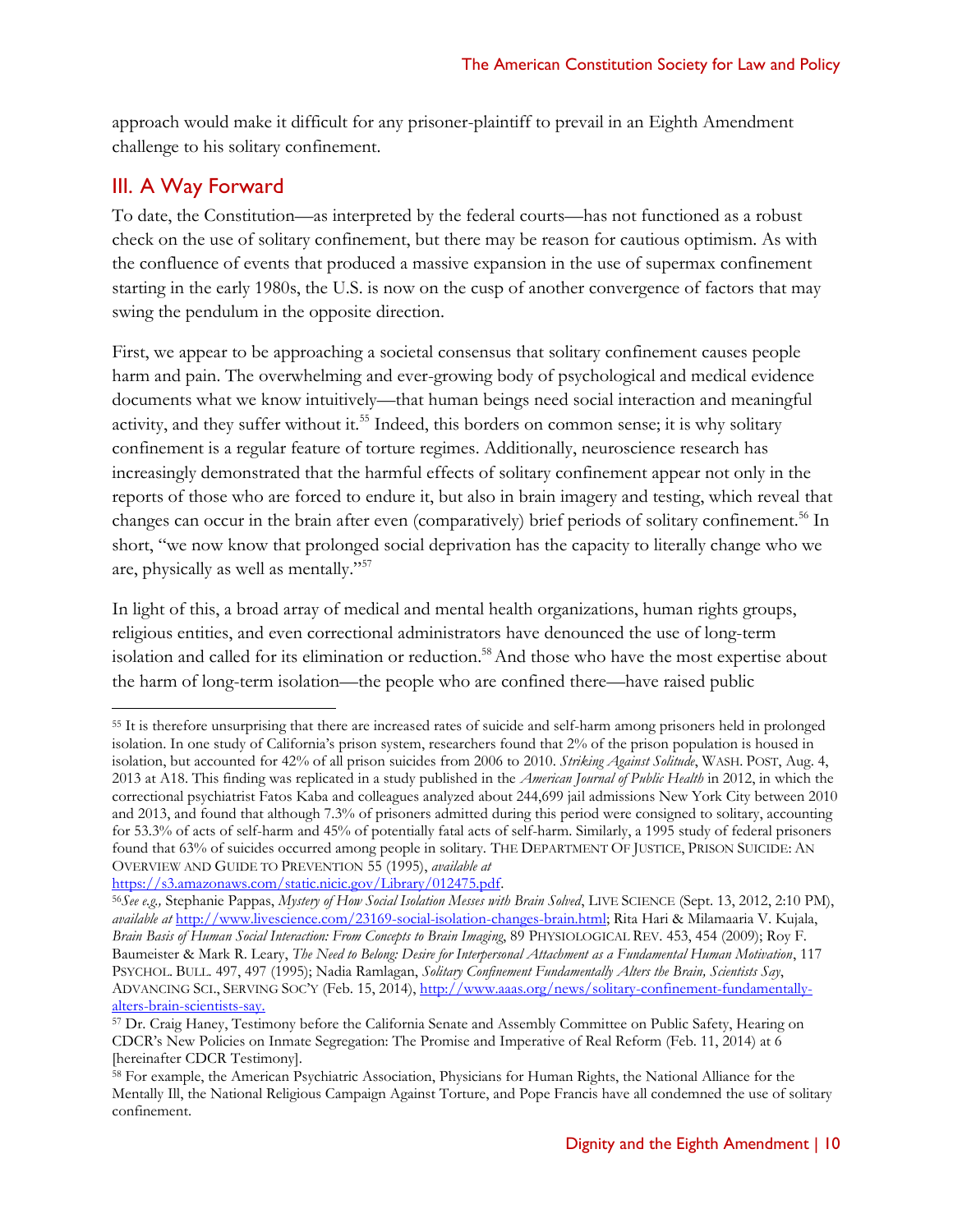consciousness through writing, art, and most recently, massive hunger strikes by California prisoners held for decades in solitary confinement.<sup>59</sup> Public awareness about the harm of solitary confinement is growing, and public opinion is changing as a result.

Second, the international community has almost universally condemned the use of long-term isolation. In 2011, the U.N. Special Rapporteur on Torture concluded that prolonged solitary confinement is prohibited by the International Covenant on Civil and Political Rights ("ICCPR") and the Convention Against Torture, and declared that the use of solitary confinement for more than fifteen days constitutes torture.<sup>60</sup> Amnesty International, Human Rights Watch, and the World Health Organization are just a few of the many international human rights organizations that have condemned the use of penal isolation in the U.S. Earlier this year, the High Court of Ireland refused to extradite a man wanted by the U.S. on terrorism-related charges because it found that if convicted, he was at risk of being held in isolation indefinitely at the federal supermax prison in Florence, Colorado, in conditions that violate the Irish Constitution.<sup>61</sup> In short, the U.S. is an outlier in the degree to which it uses long-term isolation, rendering it dramatically out of sync with international human rights standards.

Third, recent bipartisan calls for criminal justice reform are gaining traction, including reforms to address mass incarceration in general and solitary confinement in particular. The motivation behind those calls varies (politics do make strange bedfellows). Traditional critics of solitary confinement are largely motivated by concerns about the humane treatment of people in prison. Those concerned with law and order cite research demonstrating the higher recidivism rates of people released straight from solitary to the street as a reason to reexamine the practice. For some, the interests are purely economic: prison is expensive, and solitary confinement is considerably more so.<sup>62</sup> The alignment of these interests has prompted some states to experiment with ways to reduce their use of solitary confinement, many of which have produced positive results.<sup>63</sup> At the federal level, the Senate has held two hearings about the use of solitary confinement, and in his recent speech on criminal justice delivered at the annual convention of the NAACP, President Obama reported that he has asked

<sup>60</sup> Special Rapporteur of the Human Rights Council on Torture and Other Cruel, Inhuman or Degrading Treatment or Punishment*, Special Rapporteur on Torture Tells Third Committee Use of Prolonged Solitary Confinement on Rise, Calls for Global Ban on Practice*, U.N. DOC. GA/SHC/2014 (Oct. 18, 2011), *available at*

[http://www.un.org/press/en/2011/gashc4014.doc.htm.](http://www.un.org/press/en/2011/gashc4014.doc.htm) The Special Rapporteur's view comports with standards laid out by the Istanbul Statement on the Use and Effects of Solitary Confinement, the ICCPR Human Rights Committee, and the United Nations Office of the High Commissioner for Human Rights.

<sup>61</sup> *Attorney General v. Ali Charaf Damache*, [2015] IEHC 339, (Ir.), *available at*

[http://www.bailii.org/ie/cases/IEHC/2015/H339.html.](http://www.bailii.org/ie/cases/IEHC/2015/H339.html)

<span id="page-10-0"></span> $\overline{a}$ 

<sup>63</sup> *See* Alison Shames et al., *Solitary Confinement: Common Misconceptions and Emerging Safe Alternatives,* VERA INST. OF JUSTICE (2015), [http://www.vera.org/sites/default/files/resources/downloads/solitary-confinement-misconceptions-safe](http://www.vera.org/sites/default/files/resources/downloads/solitary-confinement-misconceptions-safe-alternatives-report_1.pdf)[alternatives-report\\_1.pdf](http://www.vera.org/sites/default/files/resources/downloads/solitary-confinement-misconceptions-safe-alternatives-report_1.pdf) (discussing alternatives used by several states, including Maine, Colorado, and Washington).

<sup>59</sup> *See, e.g*., Benjamin Wallace-Wells, *The Plot from Solitary*, N.Y. MAG., Feb. 26, 2014, *available at* [http://nymag.com/news/features/solitary-secure-housing-units-2014-2/#.](http://nymag.com/news/features/solitary-secure-housing-units-2014-2/) 

<sup>&</sup>lt;sup>62</sup> SOLITARY WATCH, FACT SHEET: THE HIGH COST OF SOLITARY CONFINEMENT, [http://solitarywatch.com/wp](http://solitarywatch.com/wp-content/uploads/2011/06/fact-sheet-the-high-cost-of-solitary-confinement.pdf)[content/uploads/2011/06/fact-sheet-the-high-cost-of-solitary-confinement.pdf](http://solitarywatch.com/wp-content/uploads/2011/06/fact-sheet-the-high-cost-of-solitary-confinement.pdf) (last visited Sept. 8, 2015).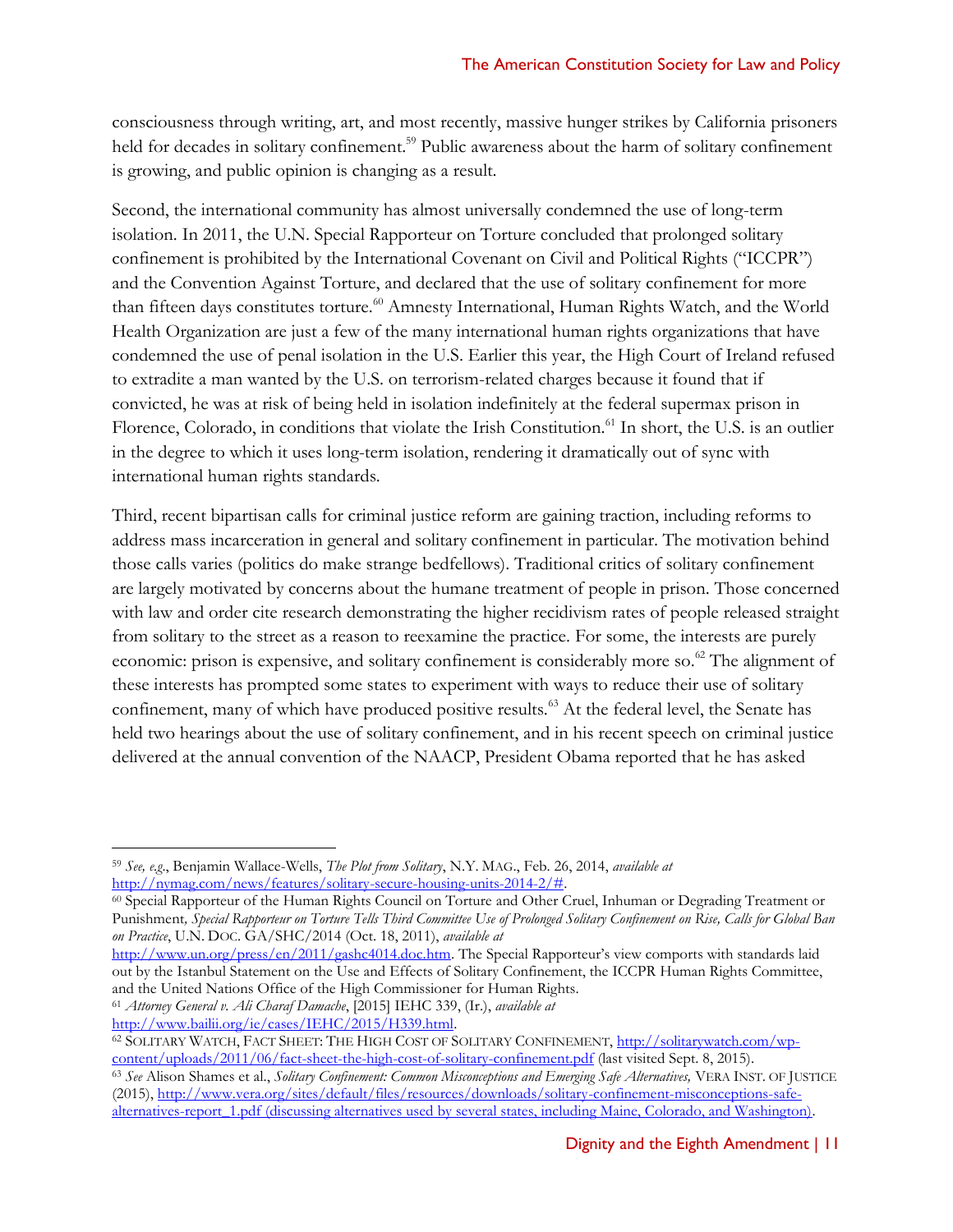Attorney General Loretta Lynch to "start a review of the overuse of solitary confinement across American prisons."<sup>64</sup>

These converging forces have set in motion state legislation, correctional agency initiatives, and executive actions, which, individually and in combination, have begun to reduce the number of people in long-term isolation in state and federal prisons—especially children and those with mental illness.<sup>65</sup> State legislatures are increasingly prohibiting the use of solitary confinement for people with mental disabilities<sup>66</sup> and juveniles,  $\frac{1}{2}$  an interesting parallel with the evolution of death penalty legislation and jurisprudence.

But we know that children and people with mental illness are not the only ones harmed by prolonged isolation. While these two groups are especially vulnerable to grave harm, "all individuals will still experience a degree of stupor, difficulties with thinking and concentration, obsessional thinking, agitation, irritability, and difficulty tolerating external stimuli (especially noxious stimuli)."<sup>68</sup> Although acute symptoms may subside, many prisoners will likely suffer permanent harm because of such confinement.<sup>69</sup> Disturbingly, this harm also may include "lasting personality changes especially a continuing pattern of intolerance of social interaction, leaving the individual socially impoverished and withdrawn, subtly angry and fearful when forced into social interaction."<sup>70</sup> It is these long-term effects that likely led to the recent, tragic suicide of Kalief Browder, who, as a juvenile, spent three years at Rikers Island—nearly two of those years in solitary confinement based on charges that prosecutors ultimately dropped.<sup>71</sup>

In addition to this trio of factors, there is a fourth trend emerging that is relevant to future constitutional challenges to solitary confinement: the Supreme Court's increasing reliance on human dignity as a substantive value underlying and animating constitutional rights.

<sup>66</sup> S. 64, 69th Leg. (Colo. 2014), *available at*

 $\overline{a}$ <sup>64</sup> President Barack Obama, Address at the NAACP Conference (July 14, 2015), *available at*

[https://www.whitehouse.gov/the-press-office/2015/07/14/remarks-president-naacp-conference;](https://www.whitehouse.gov/the-press-office/2015/07/14/remarks-president-naacp-conference) *see also* Peter Baker & Erica Good, *Critics of Solitary Confinement are Buoyed as Obama Embraces their Cause*, N.Y. TIMES (July 21, 2015), [http://www.nytimes.com/2015/07/22/us/politics/critics-of-solitary-confinement-buoyed-as-obama-embraces](http://www.nytimes.com/2015/07/22/us/politics/critics-of-solitary-confinement-buoyed-as-obama-embraces-cause.html?emc=edit_tnt_20150721&nlid=63690974&tntemail0=y)[cause.html?emc=edit\\_tnt\\_20150721&nlid=63690974&tntemail0=y.](http://www.nytimes.com/2015/07/22/us/politics/critics-of-solitary-confinement-buoyed-as-obama-embraces-cause.html?emc=edit_tnt_20150721&nlid=63690974&tntemail0=y)

<sup>65</sup> *See* Shames et al., *supra* note [63;](#page-10-0) *see also Solitary Confinement: Resource Materials*, ACLU 14, [https://www.aclu.org/files/assets/Solitary%20Confinement%20Resource%20Materials%2012%2017%2013.pdf#page](https://www.aclu.org/files/assets/Solitary%20Confinement%20Resource%20Materials%2012%2017%2013.pdf#page=14)  $\equiv$  14 (last visited Aug. 26, 2015) (listing legislation by state).

[http://www.leg.state.co.us/clics/clics2014a/csl.nsf/fsbillcont2/CC49C5479FE8AD7487257C3000062140/\\$FILE/064](http://www.leg.state.co.us/clics/clics2014a/csl.nsf/fsbillcont2/CC49C5479FE8AD7487257C3000062140/$FILE/064_enr.pdf) [\\_enr.pdf](http://www.leg.state.co.us/clics/clics2014a/csl.nsf/fsbillcont2/CC49C5479FE8AD7487257C3000062140/$FILE/064_enr.pdf) (enacted); L.B. 548, 104th Leg. (Neb. 2015), *available at*

<http://nebraskalegislature.gov/FloorDocs/104/PDF/Slip/LB598.pdf> (enacted); H.R. 26, 148th Leg. (Del. 2015), *available at*

[http://legis.delaware.gov/LIS/LIS148.NSF/93487d394bc01014882569a4007a4cb7/77c64b1cb4da4bf385257dce0073e4](http://legis.delaware.gov/LIS/LIS148.NSF/93487d394bc01014882569a4007a4cb7/77c64b1cb4da4bf385257dce0073e45b?OpenDocument) [5b?OpenDocument](http://legis.delaware.gov/LIS/LIS148.NSF/93487d394bc01014882569a4007a4cb7/77c64b1cb4da4bf385257dce0073e45b?OpenDocument) (as introduced on Jan. 29, 2015).

<sup>67</sup> *See, e.g.,* Michael Winerip and Michael Schwirtz, *Rikers to Ban Isolation for Inmates 21 and Younger*, N.Y. TIMES, Jan. 13, 2015, *available at* [http://www.nytimes.com/2015/01/14/nyregion/new-york-city-to-end-solitary-confinement-for](http://www.nytimes.com/2015/01/14/nyregion/new-york-city-to-end-solitary-confinement-for-inmates-21-and-under-at-rikers.html?_r=0)inmates-21-and-under-at-rikers.html? r=0.

<sup>68</sup> Stuart Grassain, *Psychiatric Effects of Solitary Confinement,* 22 WASH. U J.L. & POL'Y 325, 332 (2009). <sup>69</sup> *Id.* at 332-33.

<sup>70</sup> *Id.* at 353.

<sup>71</sup> Jennifer Gonnerman, *Kalief Browder, 1993–2015*, NEW YORKER, June 7, 2015, *available at* [http://www.newyorker.com/news/news-desk/kalief-browder-1993-2015.](http://www.newyorker.com/news/news-desk/kalief-browder-1993-2015)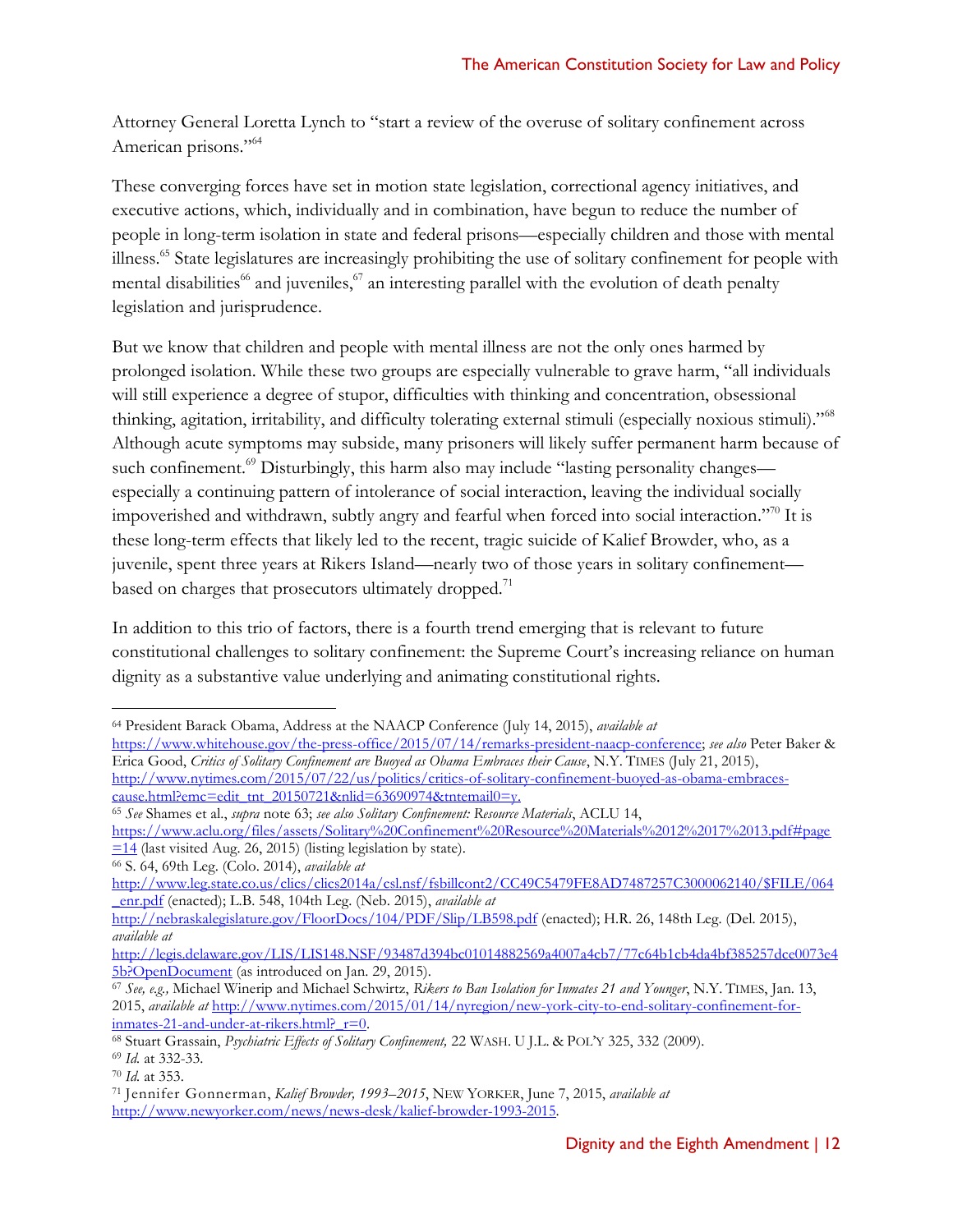#### <span id="page-12-2"></span>A. The Supreme Court's Increased Use of Dignity in Constitutional Decision-Making

Although "dignity" appears nowhere in the text of the Constitution, "it is routinely invoked to make extremely foundational points, [including] that dignity is the motivating force behind the whole Constitution itself: 'the essential dignity and worth of every human being [is] a concept at the root of any decent system of ordered liberty."<sup>72</sup> Beginning in the 1940s, the concept of dignity began gaining traction in the Supreme Court's constitutional jurisprudence.<sup>73</sup> Many scholars attribute the increase in its use to Justice William Brennan, who "emphasized that the fundamental value at the crux of American law is 'the constitutional ideal of human dignity,' believ[ing] that the Constitution, and particularly the Bill of Rights, 'expressed a bold commitment by a people to the ideal of libertarian dignity protected through law."<sup>74</sup> Although there is disagreement about whether the Court has explicitly *recognized* human dignity as a constitutional value, there is considerable evidence that—especially in recent years—the Court has *treated* it as such.

<span id="page-12-0"></span>The Supreme Court's recent decision in *Obergefell v. Hodges*<sup>75</sup> arguably represents its most significant reliance on a dignity interest in recent years, but it is far from novel. In the last 220 years, the Justices have invoked the term in more than 900 opinions, with an uptick in its use by the Roberts Court following a brief period of non-use during the Burger and Rehnquist eras.<sup>76</sup> The Court has invoked dignity in conjunction with the First, Fourth, Fifth, Sixth, Eighth, Ninth, Eleventh, Fourteenth, and Fifteenth Amendments, $^{77}$  and "the Court's repeated appeals to dignity, particularly in majority opinions, appear to parallel its greater willingness to proffer dignity as a substantive value animating our constitutional rights."<sup>78</sup>

Of course, this begs the question of exactly what the Court means when it invokes dignity within the ambit of legal rights. The Court recognizes that "[d]ignity is 'admittedly an ethereal concept' which 'can mean many things' and therefore suffers from an inherent vagueness at its core."<sup>79</sup> However, particularly in the Eighth Amendment context, the Court has appeared to embrace the notion of "inherent dignity" described by Alan Gewirth as "a kind of intrinsic worth that belongs equally to all human beings as such, constituted by certain intrinsically valuable aspects of being human."<sup>80</sup> It is a

<span id="page-12-1"></span><sup>72</sup> Rex D. Glensy, *The Right to Dignity*, 70 COLUM. HUM RTS. L. REV. 93 (quoting Rosenblatt v. Baer, 383 U.S. 75, 92 (1966) (Stewart, J., concurring)).

<sup>73</sup> *See, e.g., In re Yamashita*, 327 U.S. 1, 29 (1946) (Murphy, J., dissenting) ("If we are ever to develop an orderly international community based upon a recognition of human dignity it is of the utmost importance that the necessary punishment of those guilty of atrocities be as free as possible from the ugly stigma of revenge and vindictiveness"). <sup>74</sup> Leslie Meltzer Henry, *The Jurisprudence of Dignity*, 160 U. PA. L. REV. 169, 171 (2011).

<sup>75</sup> Obergefell v. Hodges, 135 S.Ct. 2584 (2015).

<sup>76</sup> Henry, *supra* note [74,](#page-12-0) at 171.

<sup>77</sup> *See id*. at 173 nn.18-26 (collecting cases).

<sup>78</sup> *Id.* at 181.

<sup>79</sup> Hugo Adam Bedau, *The Eighth Amendment, Human Dignity, and the Death Penalty*, *in* THE CONSTITUTION OF RIGHTS: HUMAN DIGNITY AND AMERICAN VALUES, 145, 145 (Michael Meyer & William Parent eds., 1992).

<sup>80</sup> Alan Gewirth, *Human Dignity As the Basis of Rights*, *in* THE CONSTITUTION OF RIGHTS: HUMAN DIGNITY AND AMERICAN VALUES, 10, 12 (Michael Meyer & William Parent eds. 1992). *See also* Christopher McCrudden, *Human Dignity and Judicial Interpretation of Human Rights*, 19 EUR. J. INT'L L. 655, 679 (2008).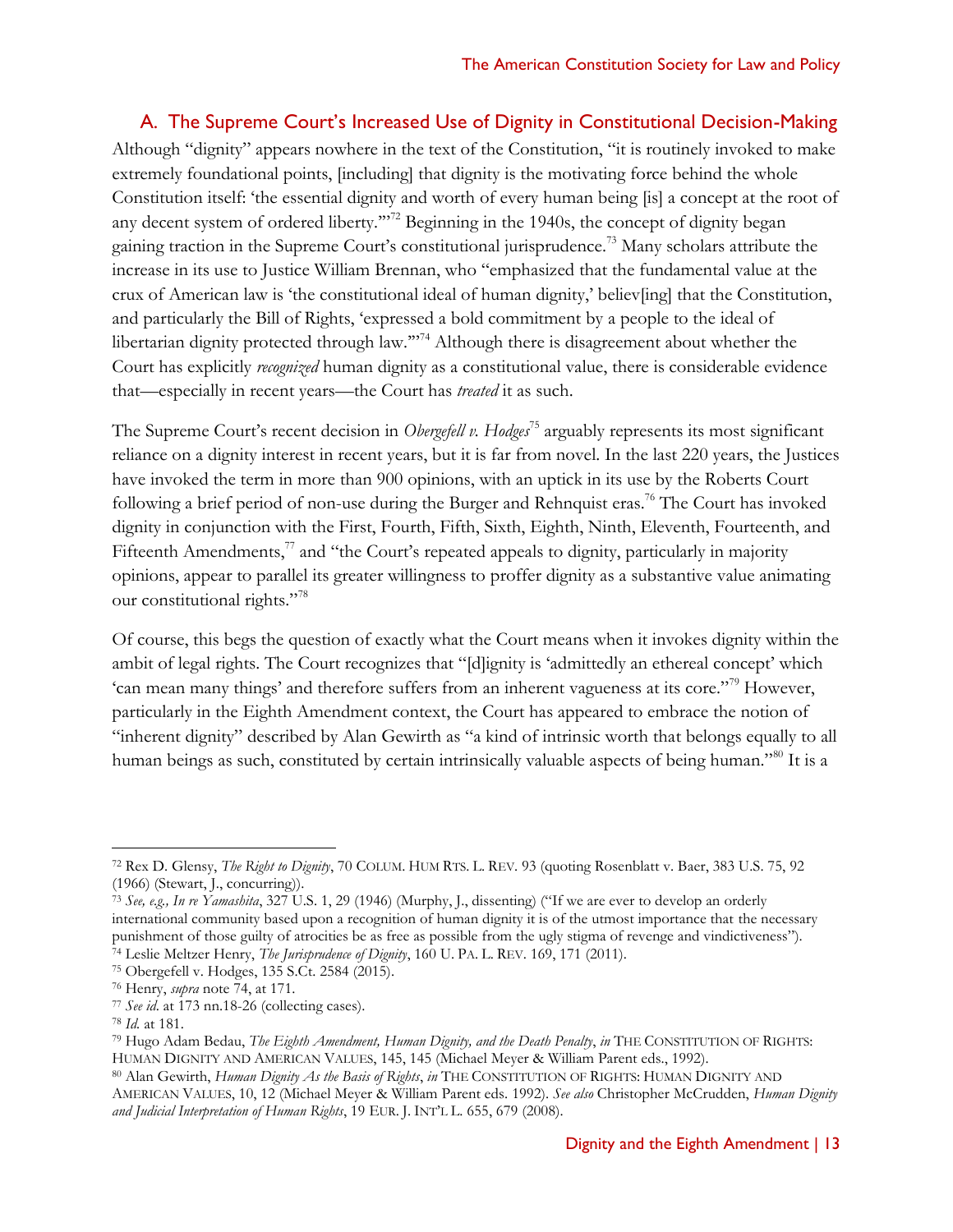"necessary, not a contingent, feature of all humans; is permanent and unchanging, not transitory or changeable; and  $\dots$  it sets certain limits to how humans may justifiably be treated."<sup>81</sup>

#### B. Dignity and the Eighth Amendment

I say the Supreme Court embraced dignity "particularly in the Eighth Amendment context" because it is there that the Court has arguably expressed one of its clearest commitments to the notion of dignity as animating a constitutional right. In *Trop v. Dulles*, the Court announced the modern Eighth Amendment standard, which mandates that a given punishment must conform to "the evolving standards of decency that mark the progress of a maturing society."<sup>82</sup> In articulating this standard, the Court declared that "the basic concept underlying the Eighth Amendment is nothing less than the dignity of man."83

A review of the Court's Eighth Amendment jurisprudence in the wake of *Trop* reveals that when the Court has held a challenged punishment to be unconstitutional, it has—explicitly or implicitly examined the relationship between the Eighth Amendment and human dignity and been unable to "square the accused state practice with the individual's dignitary interest."<sup>84</sup>

In the death penalty context, for example, the Court drew on dignity and evolving standards of decency in prohibiting the execution of juveniles,<sup>85</sup> as well as people with intellectual disabilities<sup>86</sup> or mental illness so severe that they have been declared insane. <sup>87</sup> In *Ford v. Wainwright*, the Court considered whether inflicting the death penalty on a person who had been found insane violated the Eighth Amendment. Observing the "natural abhorrence civilized societies feel" at executing people who are insane, as well as the national "intuition that such an execution simply offends humanity," the Court held the practice unconstitutional. Significantly, the Court considered not only the dignity interests of the condemned prisoner, but it also sought "to protect the dignity of society itself from the barbarity of exacting mindless vengeance."<sup>88</sup>

Similarly, in *Atkins v. Virginia*, the Court invoked dignity and decency in holding that the execution of people with intellectual disabilities is unconstitutional. Emphasizing that the Eighth Amendment draws on "the evolving standards of decency that mark the progress of a maturing society," the Court explained that whether the execution of a person with an intellectual disability violates the Eight Amendment "is judged not by the standards that prevailed in 1685 when Lord Jeffrys presided

<sup>81</sup> *See* Gewirth, *supra* note [80,](#page-12-1) at 12.

<sup>82</sup> *Trop*, 356 U.S. at 100-01. Justice Warren, writing for the majority, adopted this approach from *Weems v. United States*, 217 U.S. 349 (1910), in which the Court held unconstitutional the punishment of twelve years of hard labor in iron chains for falsifying public records. In *Weems*, the Court repeatedly referenced the Eighth Amendment requirement that punishment must be humane according to existing standards of decency, explaining that the Eighth Amendment is "progressive, and is not fastened to the obsolete, but may acquire meaning as public opinion becomes enlightened by humane justice." *Id*. at 378.

<sup>83</sup> *Id*. at 99.

<sup>84</sup> Glensy, *supra* note [72,](#page-12-2) at 123-24.

<sup>85</sup> *See* Roper v. Simmons, 543 U.S. 551 (2005).

<sup>86</sup> *See* Atkins v. Virginia, 536 U.S. 304 (2002).

<sup>87</sup> *See* Ford v. Wainwright, 477 U.S. 399 (1986).

<sup>88</sup> *Id.* at 409.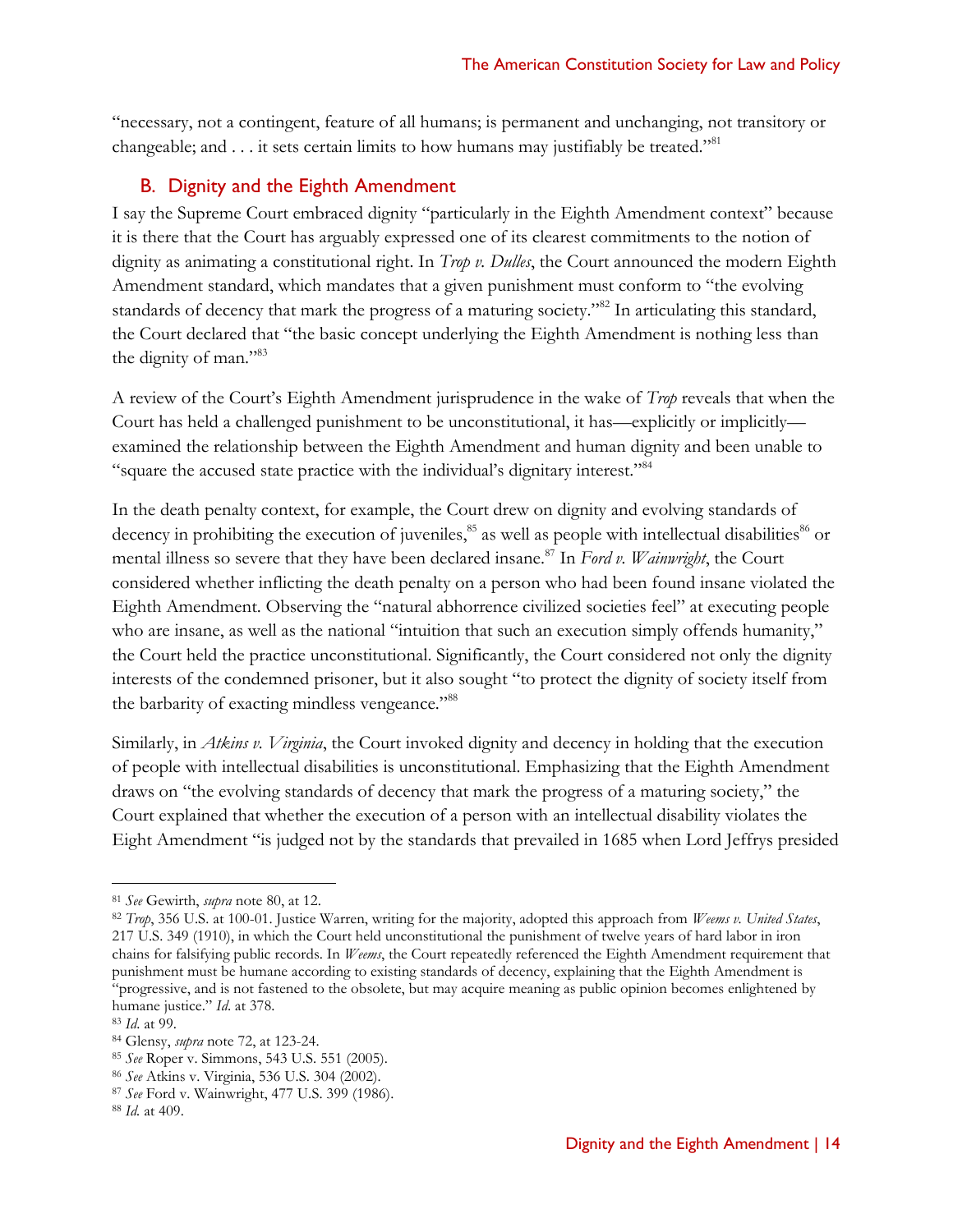over the 'Bloody Assizes' or when the Bill of Rights was adopted, but rather by those that currently prevail."<sup>89</sup> As a measure of those standards, the Court cited state legislatures' widespread and growing condemnation of the execution of people with intellectual disabilities, and ultimately held that the practice violates the "dignity of man" underlying the Eighth Amendment.

In *Roper v. Simmons*, the Court examined the constitutionality of executing juveniles and looked not only to national opinion, but also examined whether the practice faced international condemnation.<sup>90</sup> Noting that the U.S. was the only country that permitted the death penalty for juveniles, the Court observed that the laws of other nations confirmed the Court's view that certain punishments must be prohibited "to secure individual freedom and preserve human dignity."<sup>91</sup> The Court relied on those values, which it deemed "central to the American experience" and "essential to our presentday self-definition and national identity," in holding that the execution of juveniles violates the Eighth Amendment.<sup>92</sup>

In those cases where the Court has held that a prison condition violates the Eighth Amendment, it has similarly invoked dignity as a rationale. In *Hope v. Pelzer*, for example, the Court grounded its decision in the language of human dignity and decency, holding that an Alabama prison's use of a hitching post as punishment for a prisoner's disruptive conduct during a work detail violated the Eighth Amendment.<sup>93</sup> The majority opinion examined societal standards to assess whether use of the hitching post violated contemporary standards of decency, and ultimately determined that "the obvious cruelty inherent in this practice" is impermissible "under precepts of civilization which we profess to possess."<sup>94</sup>

More recently, the Court again drew on dignity and decency in its 2011 decision in *Brown v. Plata*, in which a class of California prisoners asserted Eighth Amendment claims for harms caused by severe and pervasive overcrowding in the state's prisons.<sup>95</sup> The majority characterized California's prison conditions as "grossly inadequate."<sup>96</sup> In describing the constitutional violations suffered by prisoners needing mental health treatment, the Court noted that overcrowding caused California prisoners to have a suicide rate eighty percent higher than the national prison population.<sup>97</sup> Due to bed shortages, at least one suicidal prisoner was "held in a cage for nearly 24 hours, standing in a pool of his own urine, unresponsive and nearly catatonic."<sup>98</sup>

<sup>89</sup> *Atkins*, 536 U.S. at 311.

<sup>90</sup> *Roper*, 543 U.S. at 575-78.

<sup>91</sup> *Id*. at 578.

<sup>92</sup> *Id*.

<sup>93</sup> Hope v. Pelzer, 536 U.S. 730, 745 (2002). The Court characterized Hope's experience on the hitching post as "antithetical to human dignity—he was hitched to the post for an extended period of time in a position that was painful, and under circumstances that were both degrading and dangerous." *Id*.

<sup>94</sup> *Id*. at 742.

<sup>95</sup> *Plata*, 131 S.Ct. at 1910.

<sup>96</sup> *Id*. at 1923.

<sup>97</sup> *Id.* at 1924.

<sup>98</sup> *Id*.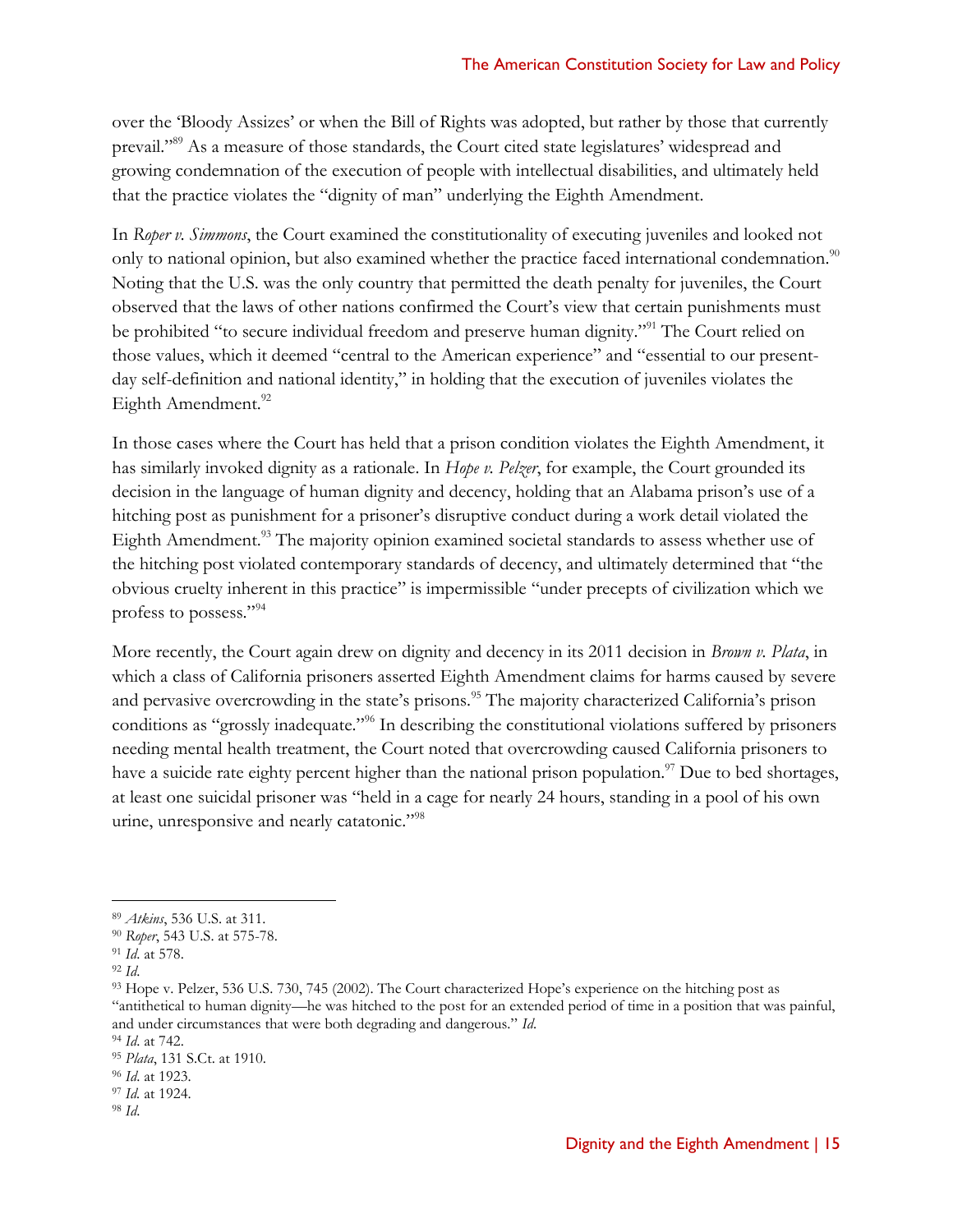In analyzing the plaintiffs' claims, the Court explained that although "prisoners may be deprived of rights that are fundamental to liberty," they still "retain the essence of human dignity inherent in all persons . . . that animates the Eighth Amendment prohibition against cruel and unusual punishment."<sup>99</sup> The Court expressly characterized the deprivation of a basic life necessity—here medical and mental health care—as conduct that is "incompatible with the concept of human dignity and has no place in civilized society."<sup>100</sup> This holding reaffirmed the principle that certain prison conditions violate the Eighth Amendment because they are inconsistent with how a decent society treats even those it despises the most.

#### C. A Dignity-Based Approach to Solitary Confinement Challenges

Although conditions of confinement cases are notoriously difficult for prisoners to win, the various political, social, scientific, economic, and legal trends that are converging suggest that we may be approaching a moment in history when the Supreme Court could be receptive to a constitutional challenge to long-term isolation. Indeed, Justice Kennedy all but invited such a challenge in his recent concurrence in *Davis v. Ayala*.<sup>101</sup> Clearly troubled by the fact that the petitioner had been held in solitary confinement during the twenty-five years since he was sentenced to death, Justice Kennedy highlighted some of the harms associated with long-term isolation, as well as a "new and growing awareness in the broader public of the subject of corrections and of solitary confinement in particular."<sup>102</sup> While recognizing the need to defer to the discretion of prison officials that "temporary" solitary confinement may be useful or necessary in "some instances," he observed that "research still confirms what this Court suggested over a century ago: Years on end of near totalisolation exact a terrible price."<sup>103</sup> He then concluded: "In a case that presented the issue, the judiciary may be required, within its proper jurisdiction and authority, to determine whether workable alternative systems for long-term confinement exist, and, if so, whether a correctional system should be required to adopt them."<sup>104</sup>

As discussed earlier, to prevail in such a case, the plaintiffs would need to demonstrate either that their conditions in solitary confinement are sufficiently serious so as to deprive them of a basic human need or put them at substantial risk of serious harm; they also must show that prison officials knew of the harm (or risk of harm) and recklessly disregarded it. Given the overwhelming body of research and evidence documenting the harms solitary causes, if the Court were to find the objective prong satisfied, proving the subjective prong would presumably be considerably less onerous.<sup>105</sup> For that reason, the analysis below focuses primarily on the objective prong.

<sup>99</sup> *Id*. at 1928.

<sup>100</sup> *Id*.

<sup>101</sup> *Davis v. Ayala*, 135 S.Ct. 2187, 2208 (2015) (Kennedy, J. concurring). Justice Kennedy acknowledged that the issue of solitary confinement had "no direct bearing on the precise legal questions presented by this case." *Id*. <sup>102</sup> *Id*. at 2210.

<sup>103</sup> *Id*.

<sup>104</sup> *Id*.

<sup>105</sup> While the subjective prong requires actual awareness on the part of prison officials, that awareness may be inferred where the risk to the prisoner is obvious (Farmer v. Brennan, 599 U.S. 825, 842 (1994)) or from the litigation itself.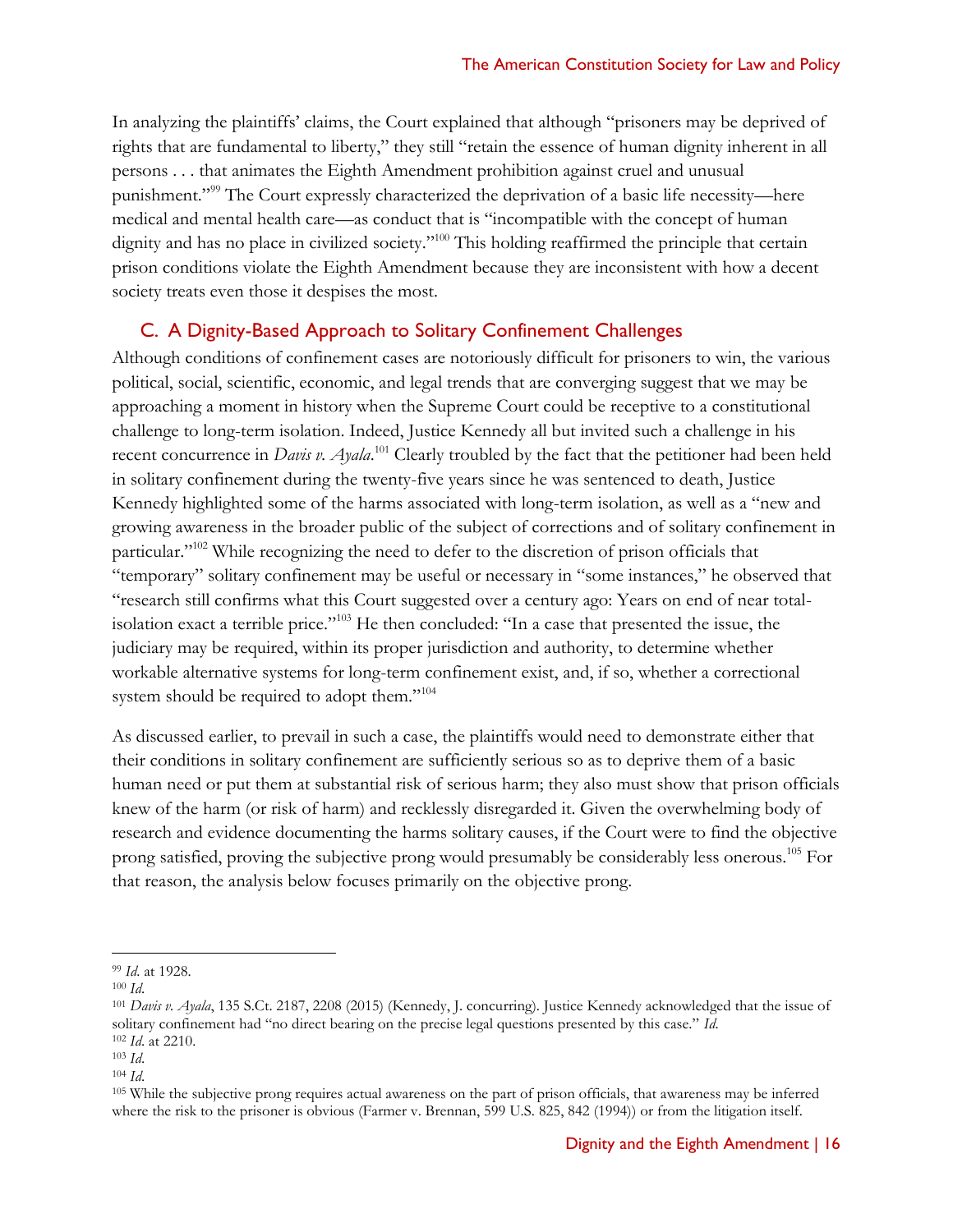In evaluating the objective prong, lower courts, guided by evolving standards of decency, are showing increased receptivity to the idea that the consequences of long-term solitary confinement present a substantial risk of serious harm. For example, in *Ashker v. Brown*, a class action brought on behalf of men confined in California's notorious Pelican Bay prison, the district court recently held that the plaintiffs' claim that their ten to twenty-eight year periods of solitary confinement had deprived them of the basic human needs of "normal human contact, environmental and sensory stimulation, mental and physical health, physical exercise, sleep, nutrition, and meaningful activity" established a serious risk of harm that satisfied the objective prong of Eighth Amendment analysis. <sup>106</sup> Similarly, the court in *U.S. v. Corozzo* refused to apply a state statute that would cut off a defendant's visits from his family on the grounds that "human beings require the company of other humans to stay healthy."<sup>107</sup> In so holding, the court noted that "[s]ubstantial research demonstrates the psychological harms of solitary confinement and segregation."<sup>108</sup>

Given that the Eighth Amendment's objective prong inquiry is situated in the "evolving standards of decency" framework, in evaluating a claim of cruel and unusual punishment, a reviewing court is

"solitary confinement deprives a person 'of what we ordinarily think of as a life; of the structure of a life; of a social life; of meaningful activities and commitments; in short, of the most elemental form of human dignity.'"

required to consider the current state of society's knowledge about the harms of solitary confinement. In the "Angola 3" litigation, which involved three prisoners who had been in solitary confinement in the Louisiana State Penitentiary for more than thirty years, the district court held that "social interaction and environmental stimulation are basic human needs."<sup>109</sup> To reach this conclusion, the court rejected the defendants' argument that the list of basic human needs the Supreme Court had recognized to date was exhaustive and that the

prison had therefore not deprived plaintiffs of a basic human need. Instead, the court relied on the notion that the Eighth Amendment is grounded in evolving standards of decency to find that, in light of judicial recognition that the Eighth Amendment protects mental as well as physical health, social interaction and environmental stimulation are basic human needs. The court asserted that in our modern social and legal landscape, "recognizing social interaction and environmental stimulation as basic human needs is hardly going out on a radical limb."<sup>110</sup>

As the Seventh Circuit has explained, "[t]he conditions in which prisoners are housed, like the poverty line, is a function of a society's standard of living. As that standard rises, the standard of

<sup>106</sup> Doc. 191 at 8, *Ashker*, 2014 U.S. Dist. LEXIS 75347 (N.D. Cal. June 2, 2014). On September 1, 2015, the parties agreed to a landmark settlement in the case that will effectively end indeterminate, long-term solitary confinement in all California state prisons. *See* Ian Lovett, *California Agrees to Overhaul Use of Solitary Confinement*, N.Y. TIMES, Sept. 1, 2015. <sup>107</sup> U.S. v. Corozzo, 256 F.R.D. 398, 401 (E.D.N.Y. 2009).

<sup>108</sup> *Id.*

<sup>109</sup> Wilkerson v. Stadler, 639 F.Supp.2d 654, 679 (M.D. La. 2007).

<sup>110</sup> *Id.* at 678.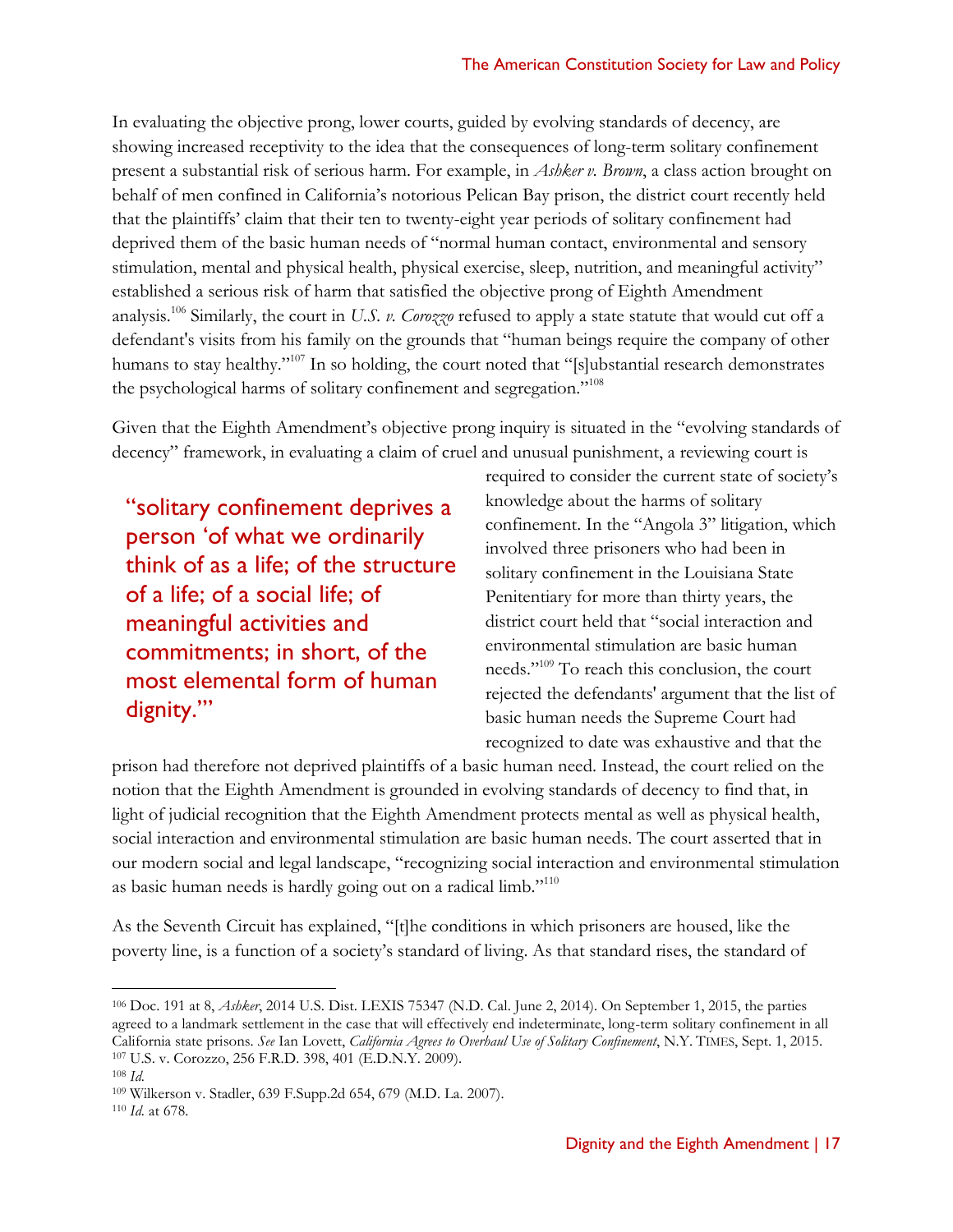minimum decency of prison conditions, like the poverty line, rises too."<sup>111</sup> And there is ample evidence that with respect to human contact, social interaction, and environmental stimulation, the "standard of living" is indeed rising.

It is this last piece that may be the tipping point if the Supreme Court were to hold that long-term solitary confinement is unconstitutional. The Court has said that while "prisoners may be deprived of rights that are fundamental to liberty," they nevertheless "retain the essence of human dignity inherent in all persons . . . [that] animates the Eighth Amendment prohibition against cruel and unusual punishment."<sup>112</sup> The overwhelming body of medical and mental health research demonstrates that social interaction and environmental stimulation are basic human needs. The deprivation of them has been described by Professor Craig Haney as a "painfully long form of social death," observing that "[t]hese are people consigned to living in suspended animation, not really part of this world, not really removed from it, and not really part of any other world that is tangibly and fully human."<sup>113</sup> In that sense, solitary confinement deprives a person "of what we ordinarily think of as a life; of the structure of a life; of a social life; of meaningful activities and commitments; in short, of the most elemental form of human dignity."<sup>114</sup>

What is additionally important for Eighth Amendment purposes is that the eviscerating effect of solitary confinement is not only an affront to the dignity of the people held in isolation, it also diminishes our collective dignity and humanity. This notion of "collective virtue as dignity" is "rooted in communitarianism" and "addresses how members of civilized societies ought to behave and ought to be treated in order to respect the collective dignity of humanity."<sup>115</sup> Often proffered as a moral justification against the use of torture (especially in the wholly fictitious but emotionally compelling 'ticking time bomb' scenario<sup>116</sup>), the Supreme Court has invoked the construct of collective virtue as dignity in the Fourth Amendment and due process contexts.<sup>117</sup> It is especially relevant in the Eighth Amendment context because "the content of human dignity is a corollary of . . . cultural, political, constitutional, and other conditions, which can evolve and change in the course of history."<sup>118</sup>

We are in the midst of such an evolution with respect to the use of solitary confinement. But we can no longer solely depend on hunger strikes and the pain (and sometimes lives) of the people who are locked away to ensure that this often-invisible aspect of our justice system comports with the values of a maturing society. It is time for the federal courts, consistent with evolving standards of decency, to change the course of history.

 $\overline{a}$ <sup>111</sup> Davenport v. DeRobertis, 844 F.2d 1310, 1315 (7th Cir. 1988).

<sup>112</sup> Henry, *supra* note [74,](#page-12-0) at 225.

<sup>113</sup> CDCR Testimony, *supra* note [57,](#page-9-0) at 8.

<sup>114</sup> R. George Wright, *What (Precisely) Is Wrong with Prolonged Solitary Confinement?*, 64 SYRACUSE L. REV. 297, 310-11 (2014).

<sup>115</sup> Henry, *supra* note [74,](#page-12-0) at 220-21.

<sup>116</sup> *See* David Luban, *Liberalism, Torture, and the Ticking Bomb*, 91 VA. L. REV. 1425 (2005).

<sup>117</sup> Henry, *supra* note [74,](#page-12-0) at 226-28 (discussing Rochin v. California, 342 U.S. 165 (1952) (Fourth Amendment) and Gonzales v. Carhart*,* 550 U.S. 124, 132 (2007) (due process)).

<sup>118</sup> Doron Shultziner, *Human Dignity – Functions and Meanings*, 3 GLOBAL JURIST TOPICS 1, 5 (2003).